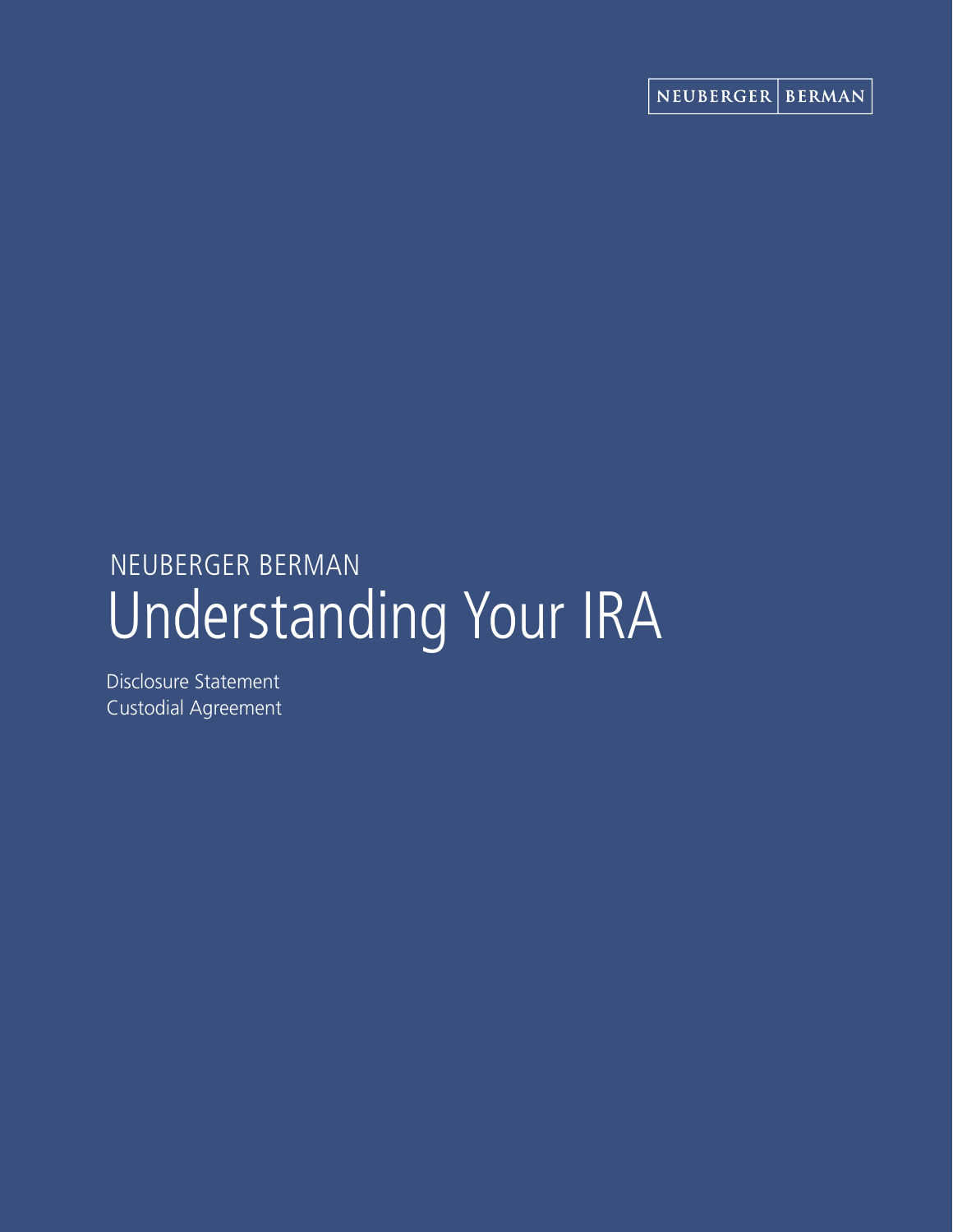# **Introduction 1**

|     | <b>Most Frequently Asked IRA Questions and Answers</b>                                          |                |
|-----|-------------------------------------------------------------------------------------------------|----------------|
| 1.  | What is an IRA?                                                                                 | 1              |
| 2.  | Who Can Establish an IRA?                                                                       |                |
| 3.  | What Are the Age Limits?                                                                        | 1              |
| 4.  | How Much Can an Eligible Person Contribute to IRAs Each Year?                                   |                |
| 5.  | What If Both Husband and Wife Have Earned Income?                                               | 1              |
| 6.  | What If My Spouse Doesn't Work?                                                                 | 1              |
| 7.  | When Can I Contribute?                                                                          | 1              |
| 8.  | May I Take a Tax Deduction For My IRA Contribution?                                             |                |
| 9.  | When Can I Begin to Withdraw Money From My IRA?                                                 | $\overline{2}$ |
| 10. | Do I Have Complete Flexibility to Withdraw After Age 591/2?                                     | $\overline{2}$ |
| 11. | How Are Distributions Taxed?                                                                    | $\overline{2}$ |
| 12. | Are Federal Income Taxes Withheld From My Distributions?                                        | $\overline{2}$ |
| 13. | Can I Change My IRA Investments?                                                                | $\overline{2}$ |
| 14. | Is a Transfer the Same as a "Rollover"?                                                         | $\overline{2}$ |
| 15. | Can Distributions From an Employer's Retirement Plan be Rolled Over into an IRA?                | $\overline{2}$ |
| 16. | Are Distributions From an Employer's Retirement Plan Subject to Federal Income Tax Withholding? | 3              |
| 17. | As the Beneficiary of a Qualified Retirement Plan, 403(b), Governmental 457(b) Plan,            |                |
|     | or IRA, Can I Roll Over a Decedent's Account Balance I Receive Into an IRA?                     | 3              |
| 18. | Are There Other Amounts That I Can Contribute to an IRA?                                        | 3              |
| 19. | Are There Any Restrictions on Converting My IRA to a Roth IRA?                                  | 3              |
|     |                                                                                                 |                |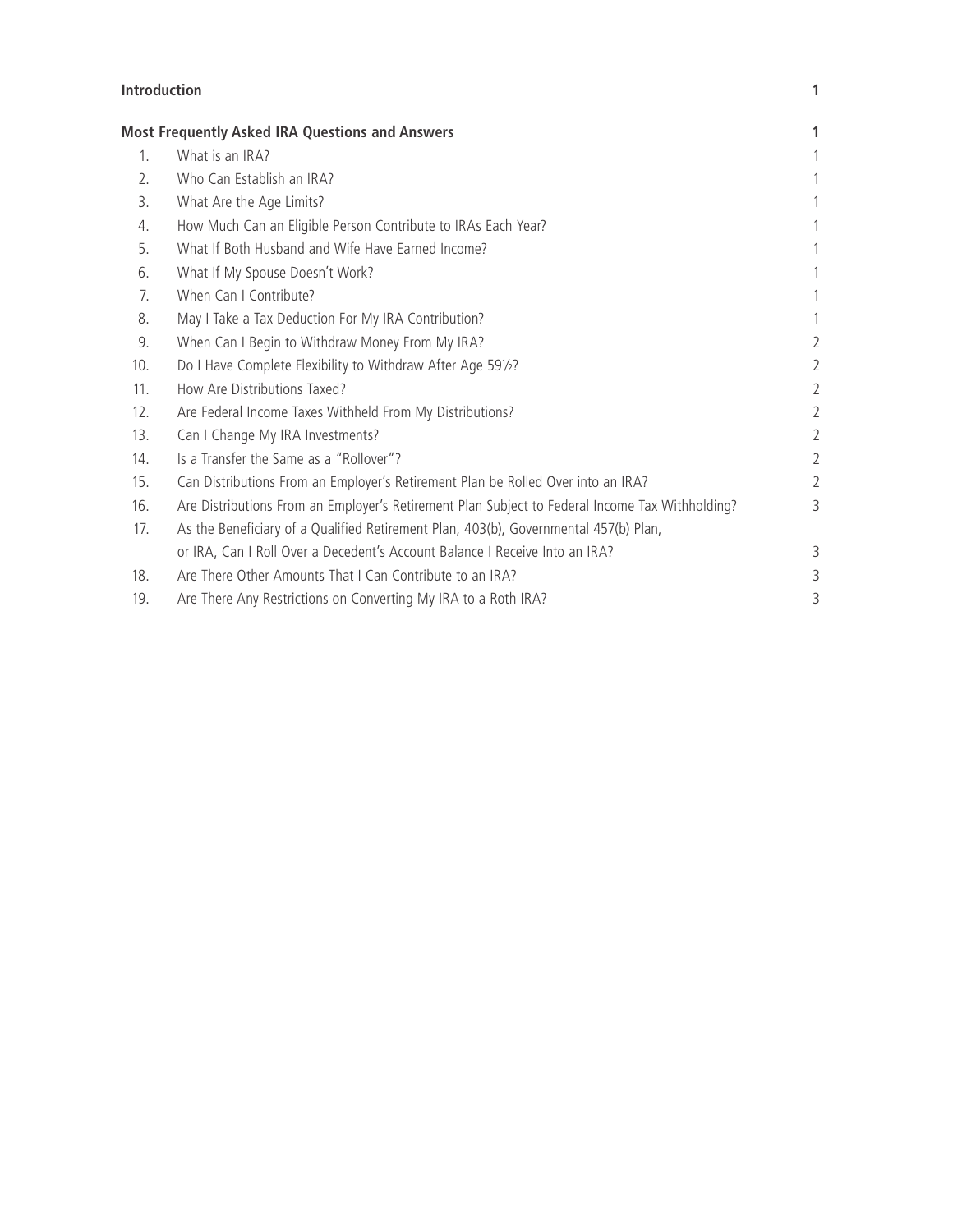| <b>IRA Disclosure Statement</b> |                                                                  |    |
|---------------------------------|------------------------------------------------------------------|----|
| 1.                              | Why This Disclosure Statement?                                   | 3  |
| 2.                              | What Is Your IRA?                                                | 3  |
| 3.                              | Your IRA Investments                                             | 4  |
| 4.                              | Eligibility and Contributions                                    | 4  |
| 5.                              | Spousal IRAs                                                     | 4  |
| 6.                              | Deadline for Contributions                                       | 4  |
| 7.                              | Deductibility of Contributions                                   | 4  |
| 8.                              | Non-Deductible Contributions                                     | 7  |
| 9.                              | Are You an "Active Participant"?                                 | 7  |
| 10.                             | If You Have a SEP-IRA                                            | 7  |
| 11.                             | Rollovers From a Retirement Plan to an IRA                       | 7  |
| 12.                             | Rollovers and Transfers Between IRAs and SIMPLE Retirement Plans | 8  |
| 13.                             | <b>Excess Contributions</b>                                      | 8  |
| 14.                             | Distributions From Your IRA and Their Taxation                   | 9  |
| 15.                             | Prohibited Transactions and Pledges                              | 10 |
| 16.                             | Reports to the Internal Revenue Service                          | 11 |
| 17.                             | Fees and Expenses                                                | 11 |
| 18.                             | Miscellaneous                                                    | 11 |
|                                 |                                                                  |    |

# **IRA Custodial Agreement 12**

IMPORTANT NOTE: Throughout this booklet you will see references to a retirement program called a "SIMPLE Retirement Plan." If you are a participant in a SIMPLE Retirement Plan or if you are considering transferring or rolling over assets from a SIMPLE Retirement Plan, please call us at 800-877-9700 to request a copy of the Neuberger Berman SIMPLE Retirement Plan Guide.

**If you have any questions, please call: Neuberger Berman Investment Advisers LLC Retail Services Group at: 800.877.9700.**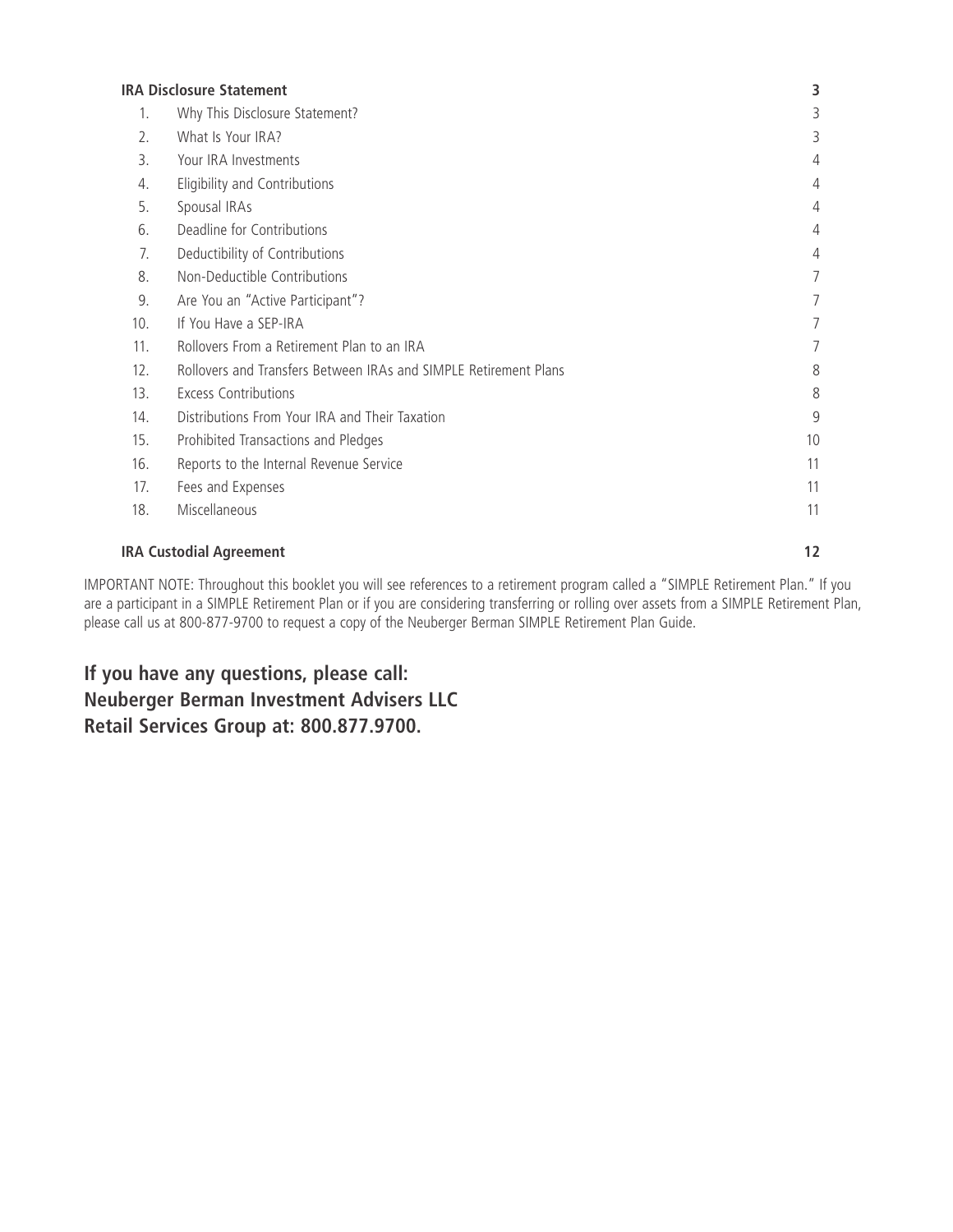# **Introduction**

An Individual Retirement Account (IRA) can become the cornerstone of your personal retirement savings program, providing the foundation for your future financial security.

And when you are ready to begin withdrawing money from your IRA, the tax deferral continues to work for you. You can choose to withdraw only the minimum required amount each year (paying regular income tax only on the taxable amount withdrawn), while the balance of the money in your IRA continues to earn and compound tax-deferred.

On the following pages you will find the **Most Frequently Asked IRA Questions and Answers**, which summarize the most important rules that you should know regarding your IRA.

# **Most Frequently Asked IRA Questions And Answers**

#### **1. What is an IRA?**

IRA stands for Individual Retirement Account. The money in an IRA **earns and compounds on a tax-deferred basis**  until withdrawn. You don't pay any current income tax on the interest, dividends, or capital gains earned in your IRA.

#### **2. Who Can Establish an IRA?**

Generally, anyone with **earned income** or alimony can establish an IRA prior to the tax year in which he or she reaches age 70½. Sole proprietors, partners and full or part-time corporate and non-corporate employees are eligible. You may have an IRA even if you participate in a qualified pension, profit-sharing or other retirement plan. You may, however, be limited in the amount of the contributions that are deductible on your Federal income tax return.

#### **3. What Are the Age Limits?**

There's no lower age limit. A child with earned income can have an IRA. The upper age limit is age 70½. You can no longer put money into an IRA for the year in which you reach age 70½.

#### **4. How Much Can an Eligible Person Contribute to His or Her IRA Each Year?**

You can contribute annually up to \$5,500 or 100% of your earned income, whichever is less. Alimony is counted as earned income, pension and investment income are not counted as earned income. An individual age 50 or older may make an additional "catch-up" contribution of \$1,000 subject to the above earned income requirements. These amounts are subject to change based on the Cost of Living Index. Please refer to IRS Publication 590-A (www.irs.gov) for any changes.

#### **5. What if Both Husband and Wife Have Earned Income?**

If both spouses have earned income, they can establish separate IRAs and each can contribute up to \$5,500 annually. If their combined income is less than \$11,500, the combined IRA contributions are limited to 100% of their earned income. The additional catch-up contribution is allowed for either or both spouses, depending on either or both spouses reaching age 50.

#### **6. What if My Spouse Doesn't Work?**

If one spouse has less than \$5,500 of earned income, an IRA may be established based on the income of the higher-earning spouse. In this case, the combined total contributed may be up to \$11,000 annually divided any way desired between two accounts, except that no one account may receive more than \$5,500. The catch-up provisions stated above also apply on a per spouse basis.

#### **7. When Can I Contribute?**

You can open an IRA, or contribute to an existing IRA, at any time from January 1 of a given year up to April 15 of the following year. April 15 is the absolute deadline, even if you have received an extension beyond that date for filing your tax return.

#### **8. May I Take a Tax Deduction For My IRA Contribution?**

If you **do not participate** in a qualified retirement plan, 403(b) plan or a governmental 457(b) plan, or a Keogh Plan if you are selfemployed, (retirement plan), your IRA contribution is fully deductible.

If you **do participate** in a retirement plan, the amount of your deduction (if any) is subject to your "modified" adjusted gross income (MAGI) and your marital status.

If you are married and filing a joint tax return, and **only one spouse** is a participant in a retirement plan, the spouse (including a non-wage earning spouse) who is not a plan participant may make a fully or partially deductible IRA contribution up to the maximum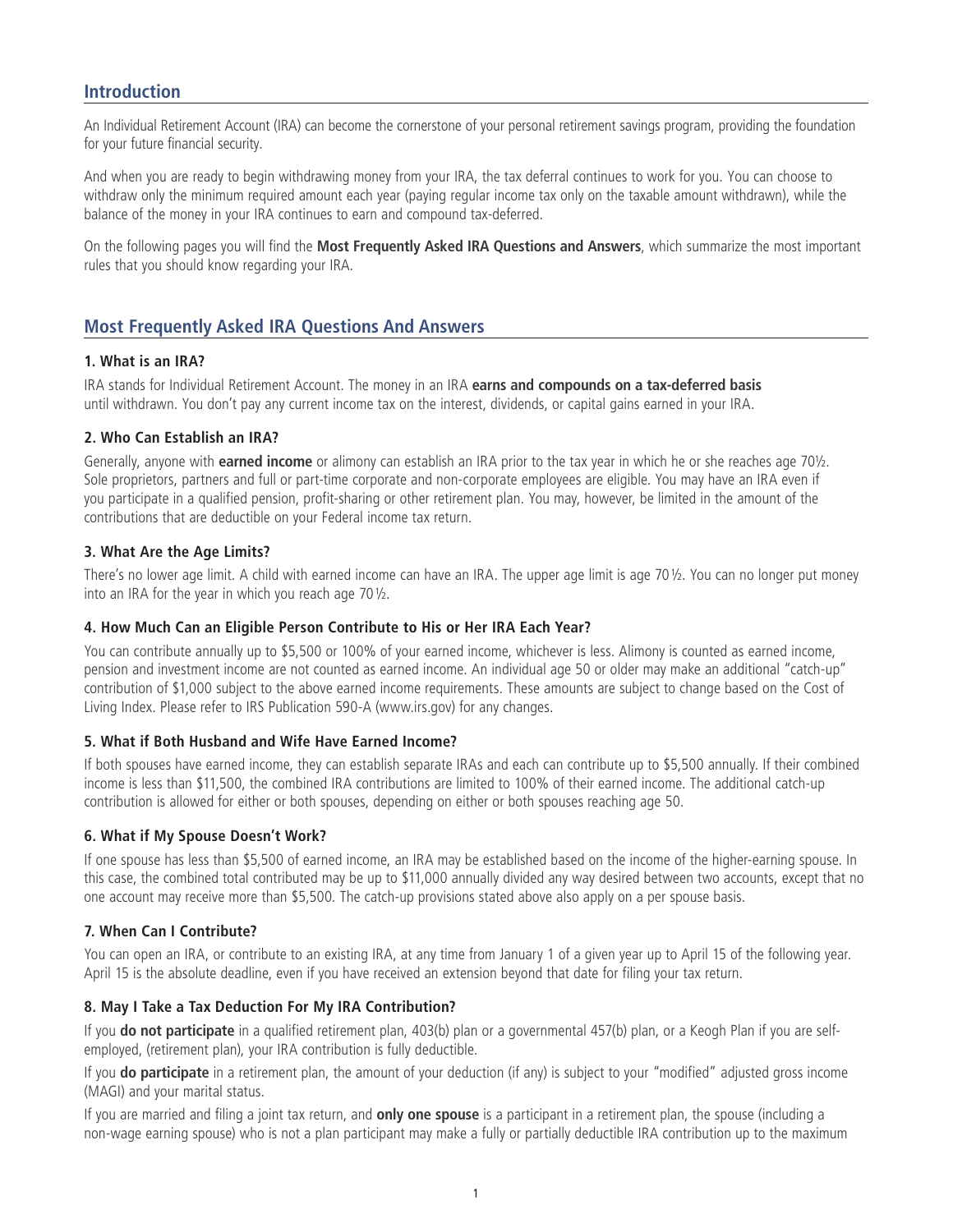amount allowed by current law or 100% of combined earned income, whichever is less. The deductibility of the non-participant spouse's contribution is phased out in 2017 between the MAGI limits of \$186,000–\$196,000.

Even if you (and your spouse) participate in a retirement plan, your IRA contribution is fully deductible if your income is below \$62,000 if you are single, or \$99,000 if you are married and filing a joint return.

For participants in a retirement plan, the full deduction is phased out between the following MAGI limits:

| <b>Married Taxpayers Filing Joint Returns:</b> | $$101,000 - $121,000$ |
|------------------------------------------------|-----------------------|
| <b>Single Taxpayers:</b>                       | $$63,000 - $73,000$   |

For details on how the income limitations work, see the IRA Disclosure Statement, Section 7 on page 7.

# **9. When Can I Begin to Withdraw Money From My IRA?**

Beginning at age 59½, you can withdraw money from your IRA as desired without penalty. You can do this whether or not you are still employed. Before age 59½, the IRS imposes a 10% penalty tax on withdrawals except in cases of death or disability. You can also escape the penalty tax before age 59½ if withdrawals are taken in the form of substantially equal periodic payments based on your life expectancy, if the withdrawals are used to pay unreimbursed medical expenses that exceed 10% of your adjusted gross income, if the withdrawals are used to pay for health insurance premiums for you or your family if you are unemployed and you have received at least 12 weeks of Federal or State unemployment compensation, if the withdrawals are used to pay for qualified higher education expenses if made on account of an IRS levy as described in Section 6331 of the Code, or if the withdrawals are used to pay expenses incurred by qualified first-time home buyers. In the case of qualified first-time home buyers, the withdrawals are limited to \$10,000 during the IRA owner's lifetime. Please refer to IRS Publication 590-B (www.irs.gov) for additional information.

# **10. Do I Have Complete Flexibility to Withdraw After Age 59½?**

You have complete flexibility as to withdrawals between ages 59½ and 70½. By April 1 following the year in which you reach age 70½, you must begin to withdraw a certain minimum amount annually. A great advantage of taking only minimum distributions is that the balance not withdrawn continues to earn and compound tax-deferred.

# **11. How Are Distributions Taxed?**

With one exception, all distributions from an IRA are taxed as **ordinary income**; there is no special tax treatment for lump sum distributions from an IRA. The exception is that, if you have made **non-deductible contributions** to your IRA, a certain portion of your withdrawals will be non-taxable until you have recovered the exact amount of your non-deductible contributions.

# **12. Are Federal Income Taxes Withheld From My Distributions?**

The tax code requires that you make a choice concerning the distributions you receive from your IRA. The law requires that Federal income tax be withheld from all IRA distributions (other than certain distributions of excess contributions)—unless you tell us that you do not want any taxes withheld. If you choose to have taxes withheld, they will be withheld at a flat rate of 10% of the amount of each distribution and turned over to the government as a prepayment of your Federal income tax liability for the year the distribution is made.

# **13. Can I Change My IRA Investments?**

Yes, very easily. For example, within our group of funds, you can easily switch among our common stock equity funds, our money market funds, and our fixed income funds. And if your IRA is with a bank, a broker, or another fund group, Neuberger Berman Investment Advisers LLC can provide you with simple forms for transferring your IRA into the Neuberger Berman Funds.

# **14. Is a Transfer the Same as a "Rollover"?**

No. An IRA can be **transferred** directly from one Custodian or Trustee to another without being distributed to the account holder. Transfers can be done as often as desired without limitation, and it is the usual procedure when moving an IRA from one sponsor to another. With a **rollover**, on the other hand, the funds are actually distributed. The account holder then has 60 days in which to invest the funds in another IRA without being liable for taxes on the money received. An owner is permitted one rollover every 12 months regardless of the number of IRAs he or she owns. It is essential that the reinvestment be completed within 60 days of the date of receipt of the IRA distribution.

# **15. Can Distributions From an Employer's Retirement Plan be Rolled Over into an IRA?**

Yes. Most distributions from qualified corporate retirement plans, Keogh plans, 403(b), and governmental 457(b) plans can be rolled over into an IRA without owing income tax on the distribution as long as the reinvestment is made within 60 days after receipt.

The law permits your "rollover IRA" to be rolled over again at some later date into a new employer's pension or profit sharing plan. But you should consult with your tax advisor as to whether you should keep the rollover from an employer plan separate in a "rollover IRA" in order to preserve certain tax treatment and protection in case of bankruptcy.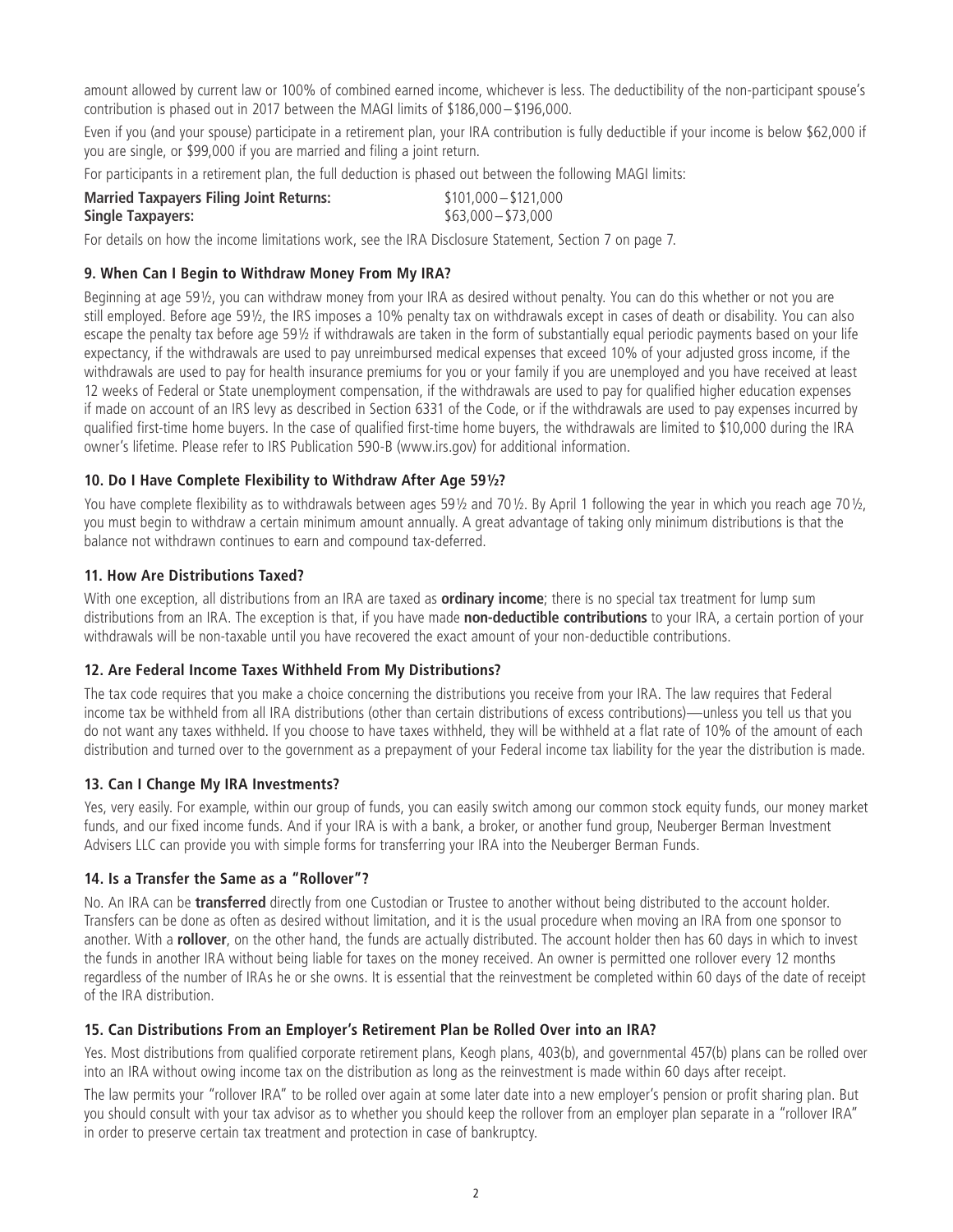### **16. Are Distributions From an Employer's Retirement Plan Subject to Federal Income Tax Withholding?**

Yes. Most distributions from qualified retirement plans, 403(b) programs and governmental 457(b) are subject to a mandatory 20% withholding of Federal income tax. However, you can avoid this withholding of taxes if the distribution is "directly rolled over" to an IRA. In order for a distribution to be considered "directly rolled over," the present Trustee/Custodian must (1) wire the distribution to the IRA Custodian, (2) mail the distribution directly to the IRA Custodian, or (3) give you the distribution in the form of a check negotiable only by the IRA Custodian.

#### **17. As the Beneficiary of a Qualified Retirement Plan, 403(b), Governmental 457(b) Plan, or IRA, Can I Roll Over a Decedent's Account Balance I Receive Into an IRA?**

In most cases, yes. If you are the beneficiary and the surviving spouse, you can roll over or directly transfer a benefit from a qualified retirement plan, a 403(b) plan or a governmental 457(b) plan to your own IRA. A surviving spouse who is the beneficiary of an IRA can treat the benefit as his or her own, roll it over to his or her own IRA, or retain the account as the beneficiary.

If you are a beneficiary, but not the surviving spouse, you may directly roll over a decedent's interest from a qualified retirement plan, 403(b) plan or a governmental 457(b) plan to an inherited IRA. The distribution must be directly rolled over (via a trustee to trustee transfer) to the IRA. Any required distributions from the distributing plan may not be rolled over to the inherited IRA. A non-spouse beneficiary may also inherit an IRA, but may not roll it over, or treat it as his or her own. A trustee to trustee transfer of the IRA can be made, as long as the account remains in the name of the decedent. No additional contributions can be made to an inherited IRA of a non-spouse beneficiary.

#### **18. Are There Other Amounts That I Can Contribute To an IRA?**

Yes, the amount received in a Qualified Reservist's Distribution can be contributed to an IRA. A Qualified Reservist's Distribution (QRD) is a distribution from an IRA or a distribution attributable to elective deferrals under a Section 401(k) or 403(b) plan (or a plan described in Section 501(c)(18) of the Code) to a member of the armed services who has been ordered or called to active duty for a period exceeding 179 days or for an indefinite period. During the two-year period beginning on the day after the end of the depositor's active duty service, a depositor who receives a QRD may make contributions to an IRA up to the amount of the QRD regardless of the otherwise applicable limits on IRA contributions. A QRD contribution is not deductible.

#### **19. Are There Any Restrictions on Converting My IRA To a Roth IRA?**

Every IRA owner may elect to convert an existing IRA to a Roth IRA. The amount converted will be taxed in the year of conversion, except to the extent the individual had made after-tax contributions to the IRA.

# **IRA Disclosure Statement**

#### **1. Why This Disclosure Statement?**

The Internal Revenue Service ("IRS") requires that everyone who establishes an Individual Retirement Account ("IRA") be given a Disclosure Statement. This Disclosure Statement will provide you with basic information regarding the nature of an IRA. However, it is not intended to be a substitute for the advice of your own attorney or tax adviser.

The IRS requires that you receive this Disclosure Statement at least seven days before you establish your IRA. Accordingly, the Custodian will not accept your application and open your account until at least seven days after the date you receive this Disclosure Statement, as indicated by you on your application. Once your application is accepted and your account opened, the value of your account upon any redemption will depend on the investment results of the funds selected.

# **2. What is Your IRA?**

Your IRA is a special kind of investment account which lets you build up your savings with valuable tax advantages. There are two tax advantages, one of which applies to everyone and one which applies to some people and not to others:

- (a) In every IRA, all earnings (interest, dividends, and capital gains) on your investments **accumulate tax-deferred** until you take them out eventually as part of your IRA distributions.
- (b) Also, you may be entitled to a current income tax deduction for your IRA contributions.

#### **3. Your IRA Investments**

When you open a Neuberger Berman Investment Advisers LLC IRA, your contributions are invested in shares of the mutual funds in the Neuberger Berman family of funds. You select the fund or funds in which you wish to have your IRA invested; your money can easily be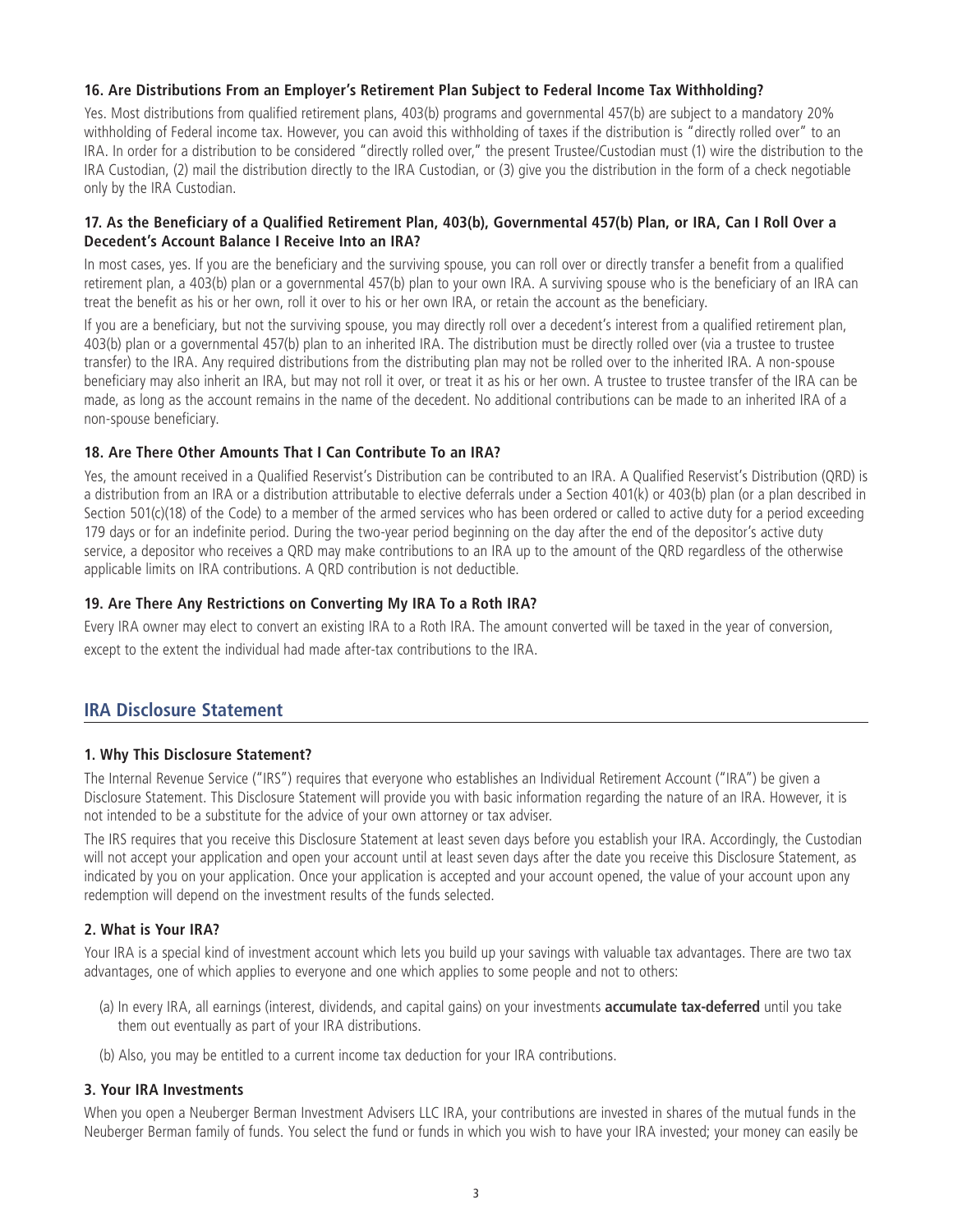moved from one fund to another in the group as you desire. The group includes a range of equity (common stock) funds, bond funds, and money market funds.

All dividends and capital gain distributions paid on the mutual fund shares in your IRA are reinvested in additional shares of the respective funds.

# **4. Eligibility and Contributions**

You are eligible to contribute to a regular IRA if you receive **earned income** or "compensation". Compensation includes wages, salaries, fees, commissions, tips, bonuses, and other amounts you receive for services actually rendered by you. Compensation also includes earned income of a self-employed individual. Alimony is regarded as compensation for IRA contribution purposes. Compensation also include nontaxable combat pay if you are in the armed services and differential pay your employer pays during periods of active duty for more than 30 days. However, compensation **does not** include retirement-type income (including income from pension plans, profit sharing plans, annuity programs, Social Security, deferred compensation arrangements, etc.) Compensation also **does not** include investment income, such as dividends, interest, rents, or royalties.

If you are eligible, you can contribute up to \$5,500 annually to a regular IRA. However, if your compensation is less than \$5,500, you cannot contribute more than your compensation.

If you are at least age 50 by December 31 of the year to which a contribution relates, you may make a "catch-up" contribution to your IRA in addition to your annual contribution.

You can make contributions for each calendar year before the year in which you reach age 70½. You cannot make contributions for the calendar year in which you reach age 70½ or any later year.

#### **5. Spousal IRAs**

If you are an eligible individual and your spouse has less than \$5,500 of compensation and you file a joint income tax return, you may establish a regular IRA for yourself and an IRA for your spouse. The maximum combined annual contribution to the two accounts is \$11,000 or 100% of your combined compensation, whichever is less. You may allocate the total between the two accounts as desired, except that neither account may receive more than \$5,500 annually. The two IRAs function in all respects as independent regular IRAs, except for the contribution limitation. If your spouse is older than you, you cannot contribute to your spouse's IRA beginning in the year when he/she reaches age 70½, but you can continue to contribute up to \$5,500 annually to your own IRA before you reach that age.

If you have reached age 70½ but your spouse is not yet 70½, you can still contribute up to \$5,500 annually to his/her IRA out of your own compensation. If one of you reaches age 50 or older in the calendar year, you can increase your contribution by \$1,000, making the total \$12,000, or if both of you have reached age 50 or older during the year, your combined total may be \$13,000.

# **6. Deadline for Contributions**

April 15 is the final date for making an IRA contribution for the prior year, either by contributing to an existing IRA or by opening a new IRA. Your check must be in the mail by April 15. This deadline applies whether or not you have a filing extension for your tax return.

If you wish, you can file your tax return before you actually make your IRA contribution, provided that (a) the contribution actually is made by April 15 and (b) the tax return accurately shows the amount of the contribution and whether it is tax-deductible or nondeductible.

# **7. Deductibility of Contributions**

Here are the current rules regarding IRA deductibility:

- (a) If you are single and you are **not** covered under any employer's retirement plan, your IRA contributions are **fully tax-deductible.**
- (b) If you are married and neither you nor your spouse is covered under an employer's retirement plan, all IRA contributions by you and/or your spouse are **fully tax-deductible**.
- (c) However, if you **are** covered under an employer's retirement plan—**or** if your spouse is covered, even if you are not then your IRA deduction depends on the amount of your income. You may be entitled to a full deduction for your IRA contribution, a partial deduction, or no deduction at all.

Are you covered by an employer's retirement plan? In most cases, it's easy to tell one way or the other. But there are borderline cases which need explanation, especially if you have recently entered a plan. See Section 9 for a discussion of this question.

If you or your spouse are covered by a plan, and you need to calculate your allowable IRA deduction, your income is defined as your "modified AGI." If you file Form 1040A, this is the amount on the Page 1 "Total Income" line. If you file Form 1040, your modified AGI is your adjusted gross income before taking any deduction for IRA contributions (and before any foreign earned income exclusion or foreign housing exclusion or deduction).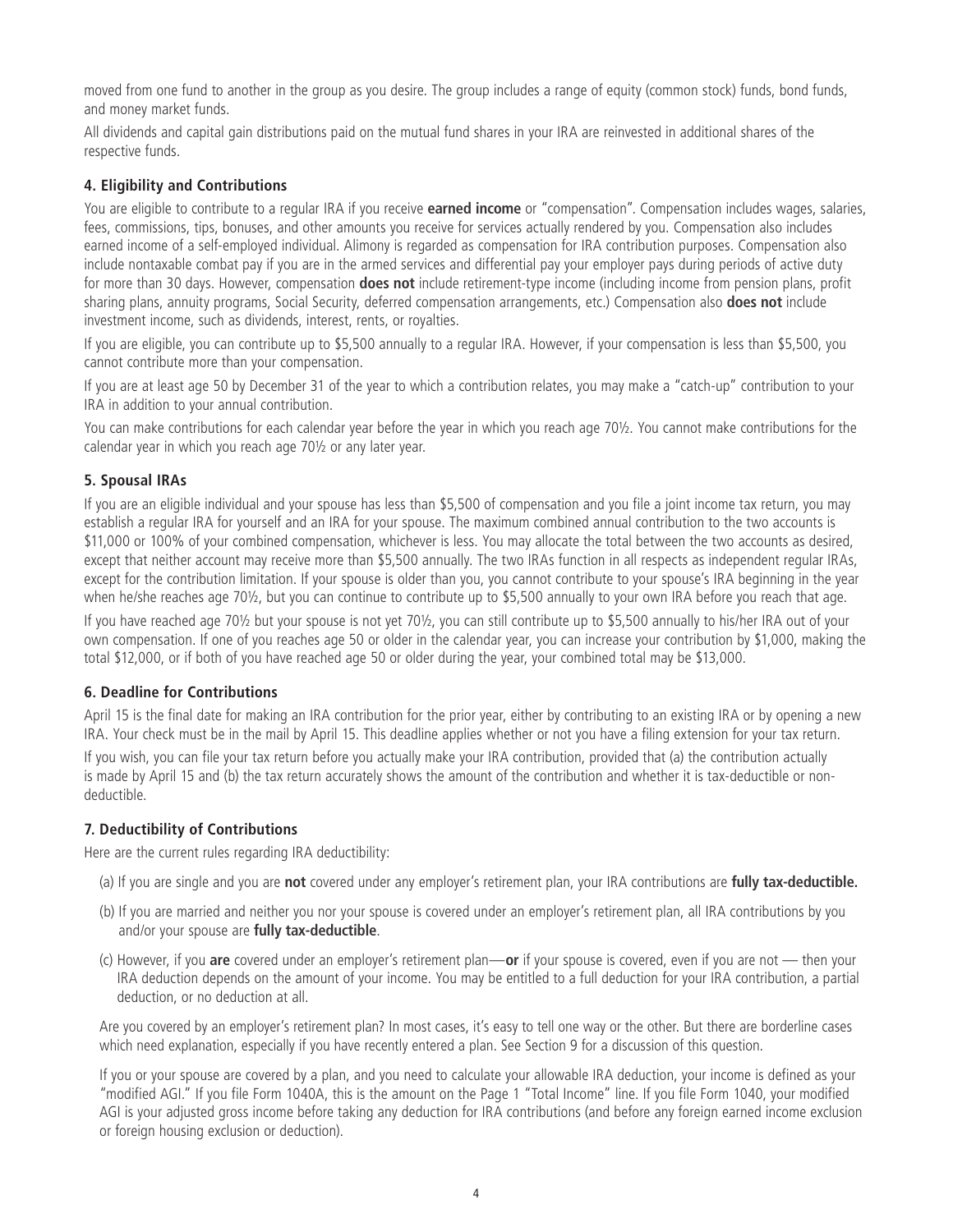**For individuals or couples where both spouses are covered under an employer's retirement plan, here's how the IRA tax deduction works, depending on your tax filing status and your modified AGI:**

# **For Tax Year 2018: If Your Tax Filing Status Is:**

| You Are Entitled To:                                                 | Single or Head of Household | Married, Filing Jointly* or<br><b>Qualifying Widow(er)</b> |
|----------------------------------------------------------------------|-----------------------------|------------------------------------------------------------|
| (A) A full deduction if AGI is not more than                         | $$63,000**$                 | $$101,000**$                                               |
| (B) A partial deduction if AGI is within the<br>"phase-out" range of | \$63,001 to \$72,999        | \$101,001 to \$120,999                                     |
| (C) No deduction if AGI is                                           | \$73,000 or more            | \$121,000 or more                                          |

\*If you are married and file a separate tax return, the threshold level in the above table is zero.

\*\*These income limits my be adjusted for the cost of living.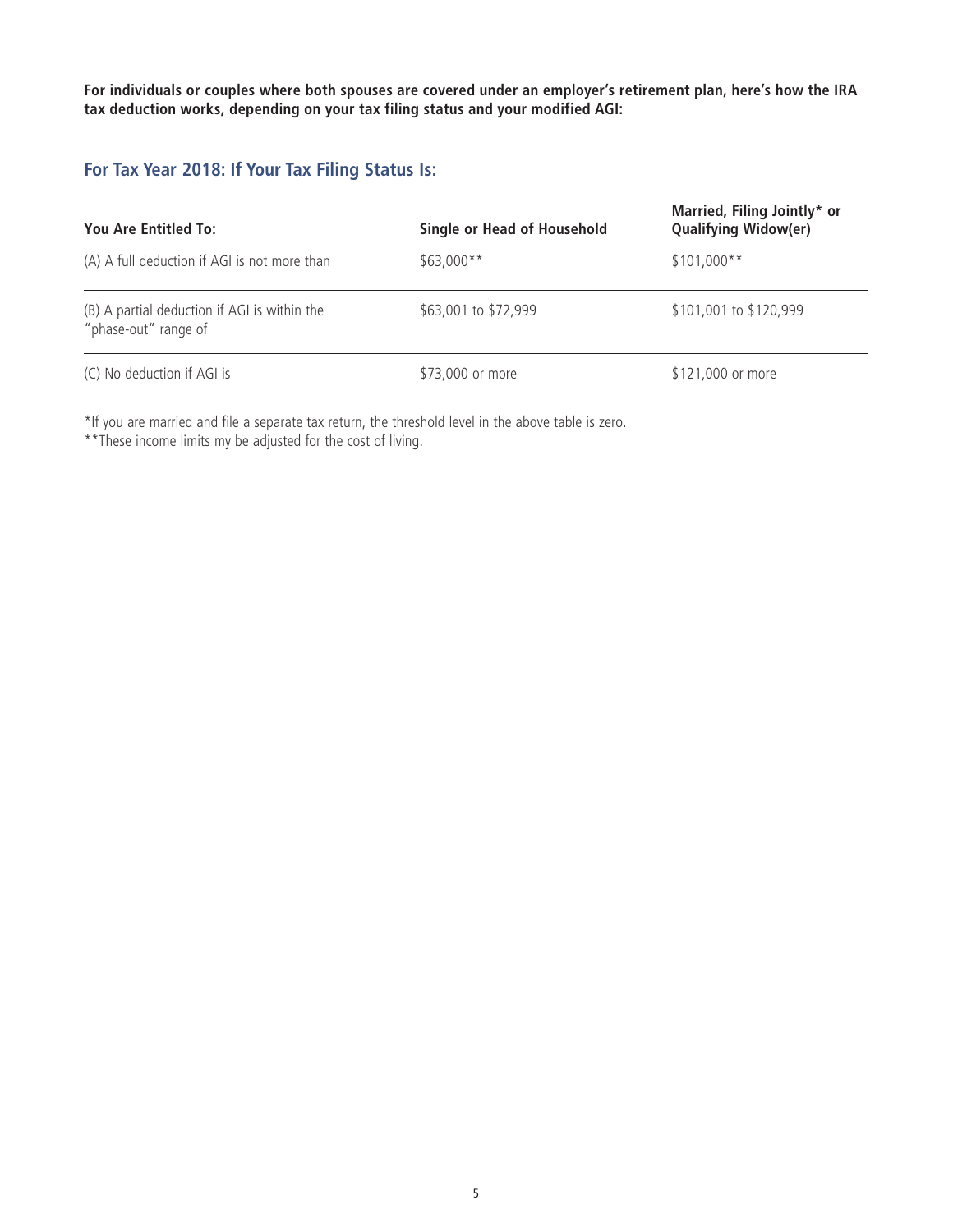# **Here's A Worksheet To Help You Calculate Your Reduced IRA Deduction For 2018**

Important Notes: Use only if you or your spouse is covered by an employer plan and your modified AGI falls between the two amounts shown below for your coverage situation and filing status. If both you and your spouse contribute to your IRAs, calculate each deduction separately.

| If you                                      | AND your filing status is                      | <b>AND your</b><br>modified AGI<br>is over | <b>THEN</b> enter on<br>line 1 below |
|---------------------------------------------|------------------------------------------------|--------------------------------------------|--------------------------------------|
| are covered by an employer plan             | single or head of household                    | \$63,000                                   | \$73,000                             |
|                                             | married filing jointly or qualifying widow(er) | \$101,000                                  | \$121,000                            |
|                                             | married filing separately                      | \$0                                        | \$10,000                             |
| are not covered by an employer              |                                                |                                            |                                      |
| plan, but your spouse is covered            | married filing jointly                         | \$189,000                                  | \$199,000                            |
|                                             | married filing separately                      | \$0                                        | \$10,000                             |
| 1. Enter applicable amount from table above |                                                |                                            |                                      |

2. Enter your **modified AGI** (that of both spouses, if married filing jointly) 2. \_\_\_\_\_

**Note.** If line 2 is equal to or more than the amount on line 1, **stop here.** Your IRA contributions are not deductible.

| 3. Subtract line 2 from line 1. If line 3 is \$10,000 or more (\$20,000 or more if married filing<br>jointly or qualifying widow(er) and you are covered by an employer plan) stop here.<br>You can take a full IRA deduction for contributions of up to \$5,500 (\$6,500 if you are<br>age 50 or older) or 100% of your (and if married filing jointly, your spouse's) compensation,<br>whichever is less. |  |
|-------------------------------------------------------------------------------------------------------------------------------------------------------------------------------------------------------------------------------------------------------------------------------------------------------------------------------------------------------------------------------------------------------------|--|
| 4. Multiply line 3 by the percentage below that applies to you. If the result is not a multiple<br>of \$10, round it to the next highest multiple of \$10. (For example, \$611.40 is rounded<br>to \$620.) However, if the result is less than \$200, enter \$200.                                                                                                                                          |  |
| Married filing jointly or qualifying widow(er) and you are covered by an employer $\Box$<br>plan, multiply line 3 by 25% (.25) (by 30% (.30) if you are age 50 or older).                                                                                                                                                                                                                                   |  |
| All others, multiply line 3 by 50% (.50) (by 60% (.60) if you are age 50 or older.                                                                                                                                                                                                                                                                                                                          |  |

Of course, if your earned income is below \$5,500, your IRA contribution can't be greater than your earned income. In that case, your tax deduction also obviously can't exceed your earned income, no matter what the above calculation shows.

If your AGI is in the phase-out range, you have the choice of (a) limiting your contribution to the amount that is tax-deductible or (b) making an additional **non-deductible** contribution, as long as your total contribution does not exceed \$5,500.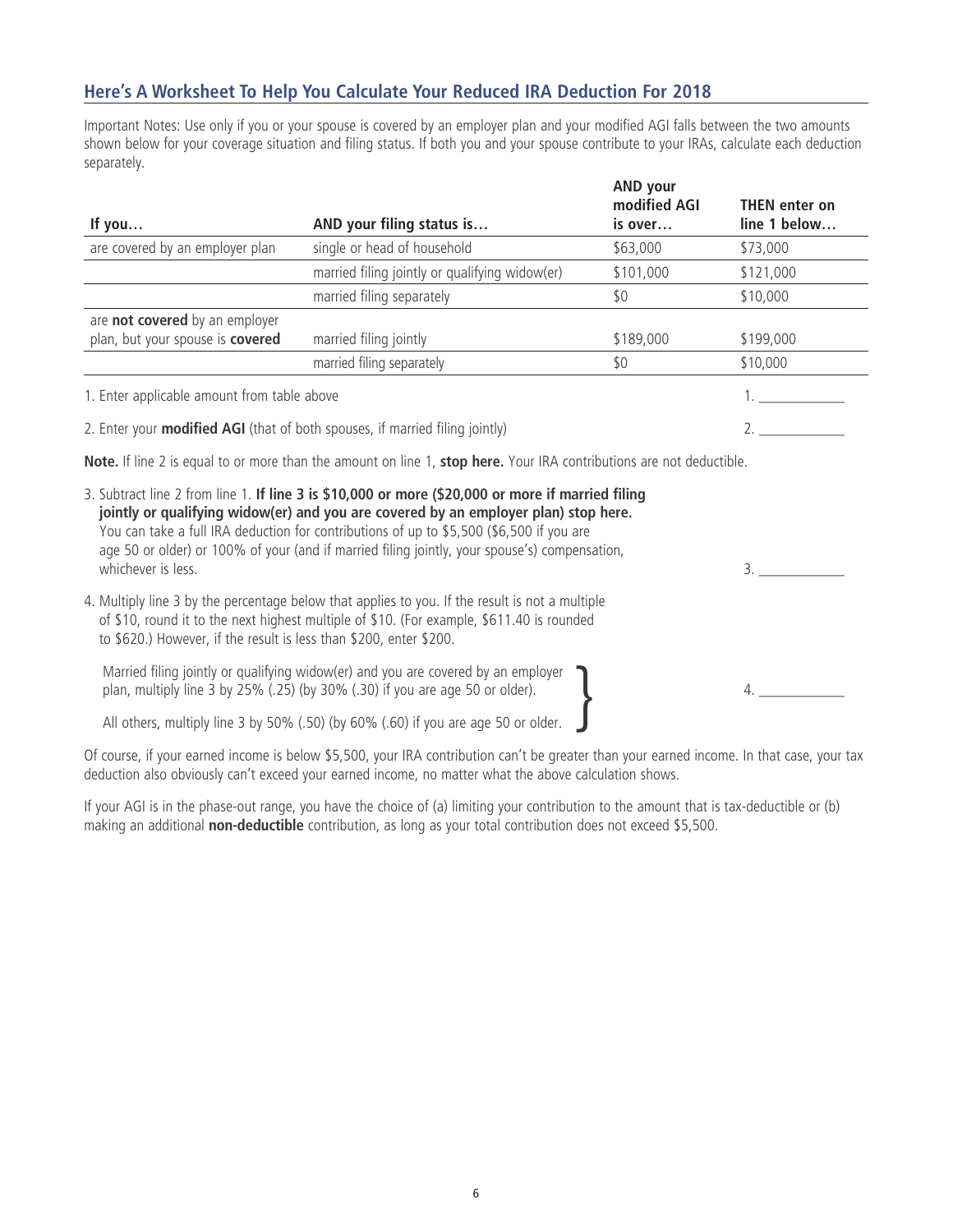# **8. Non-Deductible Contributions**

As pointed out above, your annual IRA contribution is limited to a maximum of \$5,500 (\$6,500 if you are age 50 or older) or the amount of your earned income, whichever is less. If part or all of your permitted contribution is not tax-deductible, you can still make a **non-deductible contribution** of that amount.

#### **Example:**

If you are single, you are "covered" under an employer's retirement program, and your AGI is over \$73,000, you are not entitled to any IRA tax deduction. But you can make a non-deductible contribution of up to \$5,500 (\$6,500 if you are age 50 or older).

#### **Why make non-deductible contributions? Although there is no immediate tax benefit, you enjoy the great long-term advantage of having the money within your IRA grow tax-deferred until retirement, whether your contributions are deductible or not.**

Most distributions from an IRA at retirement are taxed as ordinary income. But to the extent that you have made non-deductible contributions, you will eventually be permitted to withdraw these amounts tax-free. (See Section 14.) If you have made or will make both deductible and non-deductible contributions, they can both be made to your IRA account. There is no need or reason to maintain two separate accounts.

In any year when you make a non-deductible contribution, you must file IRS Form 8606 with Form 1040 or Form 1040A.

#### **9. Are You an "Active Participant"?**

It is obviously important to know whether you or your spouse is "covered" under an employer's retirement plan for purposes of the IRA deduction—or, to use the technical term, whether you or your spouse is an "active participant" in such a plan.

Your employer is required to give you this information. On Form W-2 that you receive from your employer at the end of the year, showing total compensation for the year and taxes withheld, there is a space to indicate if you are a pension plan participant. You should request this information if not provided and request a corrected Form W-2 if necessary.

It will be helpful to you to know the basic rules that define "active participant" status. In a **defined benefit** plan, which provides for a fixed benefit determined by a formula when you reach retirement age, you are considered an active participant if you were **eligible** to earn a benefit for any part of a given year, even if no contribution was made for you. In a **defined contribution** plan, which includes all money purchase, profit sharing, target benefit, SIMPLE Retirement Plans, and stock bonus plans, including 401(k) plans, you are generally counted as an active participant for a given year only if a contribution is required or if a contribution is actually made to your account. If there is no contribution required, the timing of the contribution may be significant. If it is your first year in a profit-sharing plan, and if the employer's contribution is not made until after December 31, you may not be considered an active participant for that year.

You are not considered an active participant simply because you are covered under Social Security, or because you are covered under Railroad Retirement, or because you are receiving retirement benefits from a previous employer's plan. There are certain other minor exceptions to the general rule.

#### **10. If You Have a SEP-IRA**

If your employer chooses to maintain a simplified employee pension program, commonly termed a "SEP," the employer will deposit contributions into your IRA each year. In this case your IRA is called a "SEP-IRA," and the usual \$5,500 limit doesn't apply to your employer's contributions. You can designate an IRA of your choice into which your employer's SEP contributions will be made; there is a box on the Neuberger Berman Investment Advisers LLC IRA Application for indicating that you are opening a SEP-IRA. Your employer's contributions are limited to the lesser of 25% of your compensation from your employer or \$55,000. These contributions are not treated as part of your income, and you do not take any tax deductions for them.

Being covered under an employer's SEP does not stop you from also making your own IRA contributions of up to \$5,500 a year, subject to all the usual rules. You can make these contributions either to your SEP-IRA account or to a separate IRA account. However, for purposes of computing how much of your own contribution is tax-deductible, you are considered an active participant in a retirement plan if contributions are made for you under an employer's SEP.

#### **11. Rollovers From a Retirement Plan to an IRA**

There are several ways to roll a distribution from an employer's qualified retirement plan, 403(b) program, a SIMPLE Retirement Plan, or governmental 457(b) plan into an IRA and avoid owing current income tax on the distribution. Such an IRA may be termed a "rollover IRA." A rollover from an employer's plan or program can be made if you are the employee who earned the benefit under the plan, if you are the employee's designated beneficiary who receives the benefit on account of the employee's death, or if you are a spouse or former spouse and you receive a benefit under a qualified domestic relations order.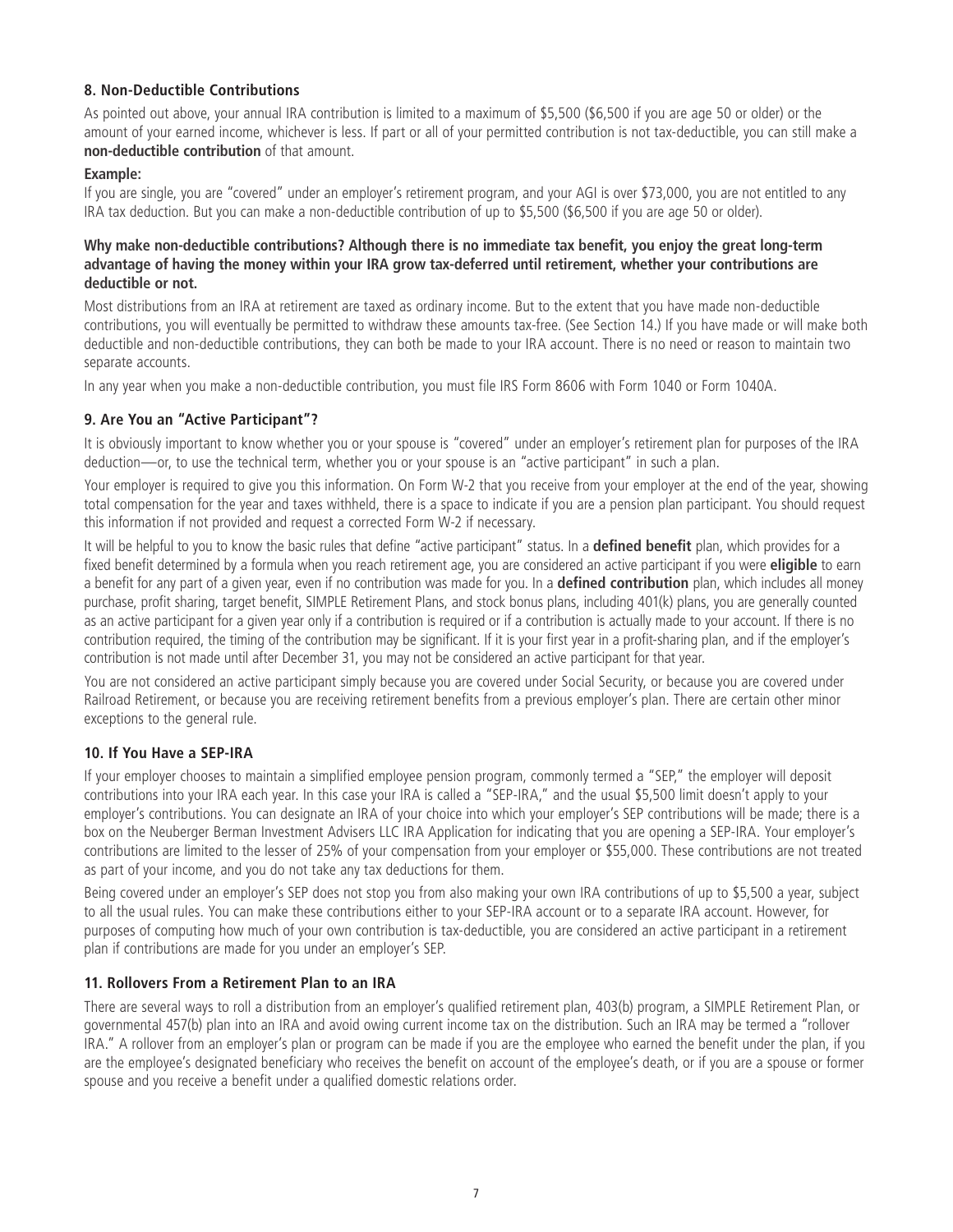(a) You can roll that distribution directly to an IRA. The IRS calls this a "Direct Rollover." If a distribution eligible for rollover is not "directly rolled over" to a successor trustee/custodian, the distribution will be subject to a mandatory 20% withholding of Federal income tax. In order for your distribution to be considered "directly rolled over", your present trustee/custodian must:

(1) wire the distribution to the successor trustee/custodian,

(2) mail the distribution directly to the successor trustee/custodian, or

(3) give you the distribution in the form of a check negotiable only by the successor trustee/custodian.

(b) If you choose to receive your distribution personally instead of "directly rolling it over" to an IRA, you can still roll over your distribution to an IRA within 60 days of receipt. However, if you choose to receive your distribution personally, 20% withholding for Federal income taxes will be deducted from your distribution by your present trustee/custodian. If you want to roll over 100% of the payment, you must contribute additional money to replace the 20% that was withheld.

A beneficiary cannot rollover a benefit he or she receives directly.

Not all distributions are eligible to be rolled over to an IRA. Those ineligible are:

- (1) required minimum distributions, and
- (2) distributions that are one of a series of substantially equal payments over your life expectancy (or the joint life expectancy of you and your beneficiary) or over a specified period of 10 or more years.

If you happen to receive your benefits from a plan in the form of property (that is, stocks, bonds, or other assets which are not cash), you may sell that property and roll over the proceeds into a rollover IRA without incurring any current income tax. However, you are not allowed to keep the property and contribute an equivalent value in cash to an IRA.

There is no dollar limit on the amount of such a rollover. Also, there is no age limit; such a rollover can be made even after age 70½ (but note that the IRA is then subject to the minimum distribution requirements that apply after age 70½ —see Section 14).

Rollover contributions can be made to the same IRA as regular contributions. The law permits your rollover IRA to be rolled over again at some later date into a new employer's pension, profit sharing, or 403(b) program, or governmental 457(b) plan, if desired, and this can be an advantage in certain circumstances.

The rules regarding tax-free rollovers are complex and subject to frequent change; you should consult a professional tax adviser if you are considering such a rollover.

Serious tax consequences will follow if you make a rollover contribution of retirement plan benefits more than 60 days after you receive them; or if you make a rollover contribution of benefits from a retirement plan which wasn't "qualified" for tax purposes at the time your benefits were paid, or if a portion of the amount you rolled over was not eligible to be rolled over. In any of these cases, it is essential that you obtain competent professional advice as soon as possible.

# **12. Rollovers and Transfers Between IRAs and SIMPLE Retirement Plans**

You may also use the rollover procedure to move funds from one IRA to another. You can do this by withdrawing part or all of the funds in the first IRA and depositing the amount withdrawn into the second IRA within 60 days. If you wish, you can roll over only part of the amount withdrawn and treat the balance as a taxable distribution.

However, a more frequently used procedure for moving money between IRAs is to have the money transferred directly from the custodian/trustee of the first IRA to the custodian/trustee of the second, without the money being paid out to you at all.

This direct transfer procedure avoids possible problems with the 60-day limit and also gives you more flexibility. If you use the rollover procedure and have the money actually paid out to you from the first IRA before redepositing it in the second IRA, you may only do this once for any IRA account in any 12-month period.

However, if you have the money transferred directly as described above, the once-a-year limit doesn't apply, and you can make such transfers as often as desired.

If you have been a participant in a SIMPLE Retirement Plan for two years or more, you may roll over or transfer money from your SIMPLE account to an IRA.

Neuberger Berman Investment Advisers LLC has forms available for investors desiring to transfer an existing IRA with another fund group, bank, etc., into a Neuberger Berman Investment Advisers LLC IRA.

# **13. Excess Contributions**

An "excess contribution" occurs when you make a regular contribution (deductible or non-deductible) which exceeds the lesser of your compensation or \$5,500; or when you make a regular contribution (deductible or non-deductible) after you have reached age 70½. Such an amount is treated as an "excess contribution," and you are subject to an IRS penalty tax equal to 6% of the excess amount for each year that the excess remains in your IRA.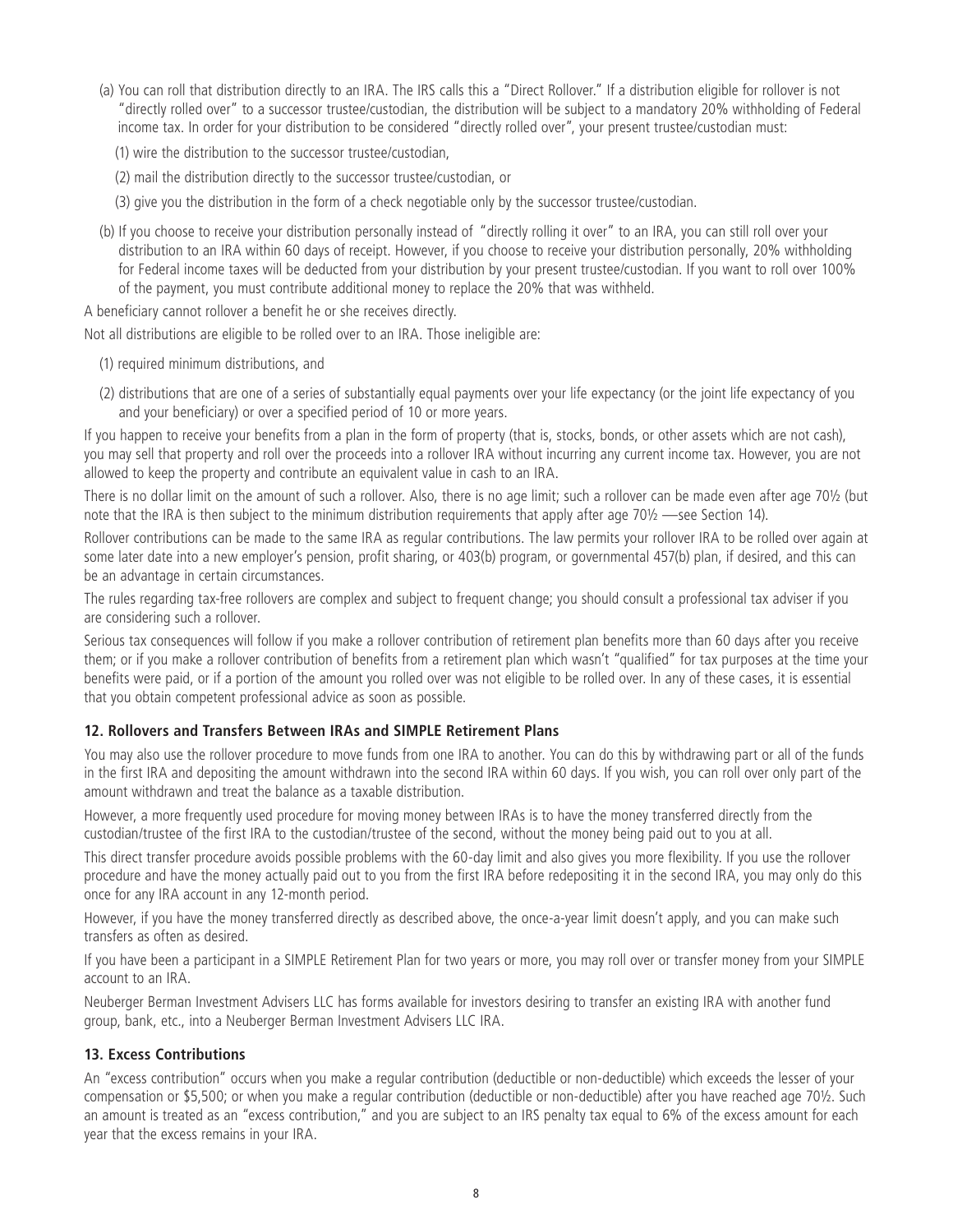The 6% penalty tax may be avoided by withdrawing the excess contribution (plus any earnings on it) before the due date for your Federal tax return for the year in which you made the contribution. (You are subject to income tax and, if you are younger than 59½, a 10% penalty tax on any **earnings** on the contribution, but not on the contribution itself.) If you don't withdraw the excess amount, you can pay the 6% penalty tax and then apply the excess amount as a contribution for the following year (up to the usual limit of \$5,500 per year, or \$6,500 if you are age 50 or older) in place of putting in new money, as long as you have not reached age 70½.

## **14. Distributions From Your IRA and Their Taxation**

#### A. General Rule

Distributions from IRAs are generally taxed as ordinary income; they don't qualify for any special tax treatment. A lump sum distribution from a qualified retirement plan may be eligible for special tax treatment, but a distribution from an IRA is taxed as ordinary income, even if it comes from a rollover IRA which was originally set up with a distribution from a qualified retirement plan.

There are three important exceptions. An IRA distribution is **not** taxable as ordinary income to the extent that:

- It is a return of an "excess contribution," as described in Section 13; or
- It is rolled over within 60 days into another IRA or a qualified plan, 403(b) program, or 457 plan; or
- It represents a return of your non-deductible contributions.

The various rules regarding IRA distributions and their taxation are complex, and it is wise to consult with your tax adviser if you are contemplating taking IRA distributions, or if you are approaching age 70½, when distributions become mandatory. The remainder of this section summarizes some of the rules governing distributions.

#### B. Withholding of Federal Income Taxes

Distributions from an IRA are subject to 10% Federal income tax withholding, unless you (or your beneficiary) elect not to have withholding apply. In order to process your request for a distribution, your request must be in writing and include your election as to whether or not you want Federal income taxes withheld.

#### C. Non-Taxable Returns of Non-Deductible Contributions

If you have ever made non-deductible contributions to any IRA, part of your IRA distributions will be regarded as a return of those contributions and will be **non-taxable**.

Eventually, you will receive total non-taxable distributions that exactly equal the dollar total of your non-deductible contributions. But you can't choose which distributions will be non-taxable. For any calendar year in which you take distributions, the IRS gives you a formula by which you must calculate the taxable and non-taxable portions. The calculation is made on Form 8606, the same form that you must use to report any non-deductible contributions. While there are certain adjustments, the portion of each year's distribution which is non-taxable is determined basically by the ratio of (a) your total past non-deductible contributions to (b) the total value of all your IRAs at the end of the year. If you roll over after-tax contributions to a qualified plan that is rolled over to an IRA, you need to account for those contributions separately.

#### D. Minimum Distributions After Age 70½

You **must** begin withdrawals from your IRA by April 1 of the year after the year in which you reach age 70½. The minimum amount you must withdraw is determined by life expectancy tables published by the IRS.

If your distributions in any year after you reach age 70½ are less than the required minimum, you will be subject to a penalty tax equal to 50% of the amount that should have been distributed but wasn't.

When you reach age 70½, forms are available from Neuberger Berman Investment Advisers LLC by which you can instruct the Custodian to establish an appropriate schedule of distributions. You are responsible for monitoring this schedule from year to year to make sure that you are withdrawing the required minimum amount.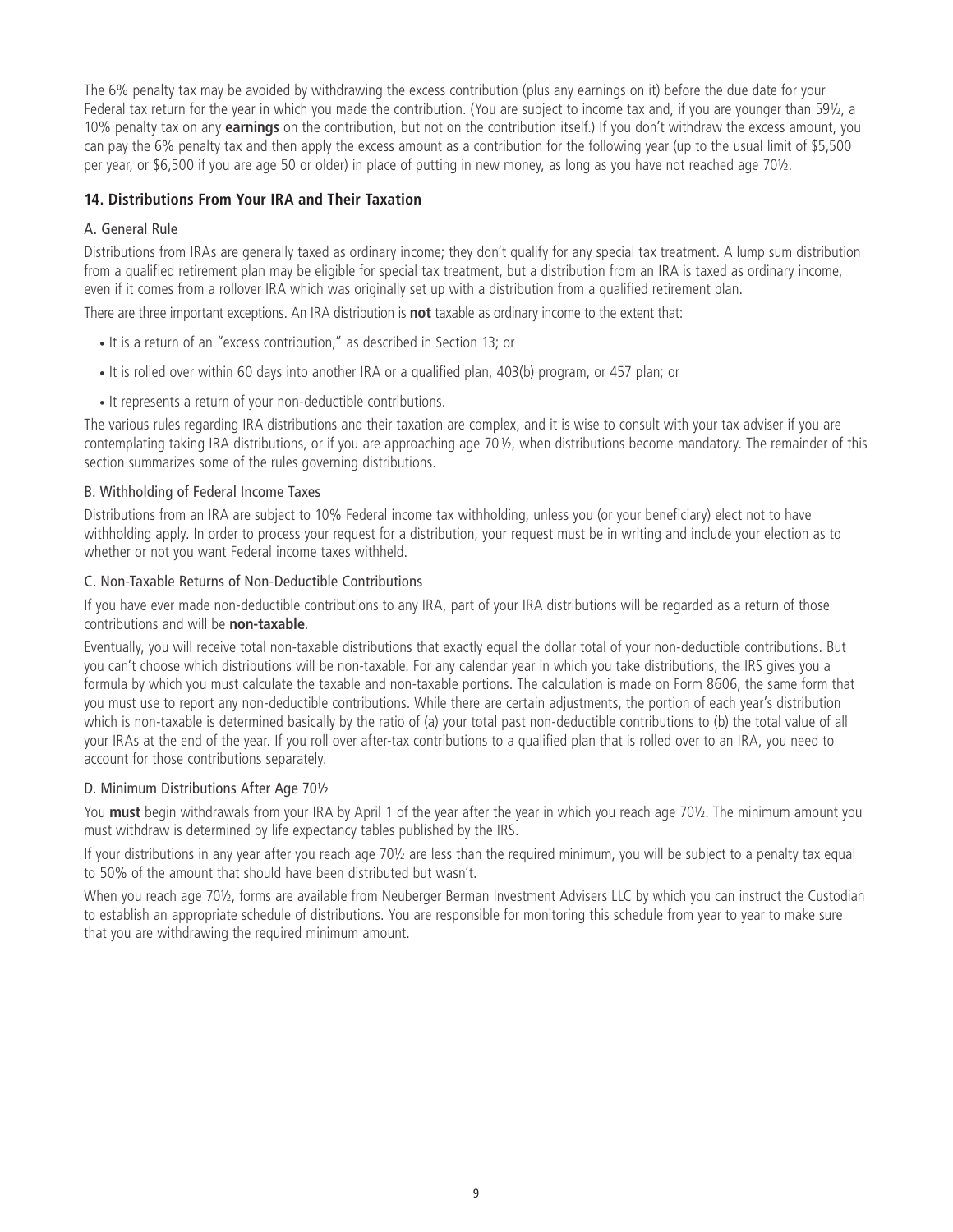#### E. Distributions Before Age 59½ and the Penalty Tax

Generally, any distribution you receive from an IRA before the day you reach age 59½ is subject to a 10% penalty tax imposed by the IRS, in addition to ordinary income tax. There are exceptions. Distributions are not subject to the penalty tax in any of the following cases:

- 1. You have become permanently disabled.
- 2. You die before age 59½ and distributions are made to your beneficiary or estate after your death.
- 3. You elect to receive a series of substantially equal periodic payments made at least annually, which are calculated to last for your life expectancy, or the joint life expectancy of you and your beneficiary.
- 4. You use the withdrawals to pay unreimbursed medical expenses that exceed 10% of your adjusted gross income.
- 5. You use the withdrawals to pay for health insurance premiums for you or your family if you are unemployed and you have received at least 12 weeks of Federal or State unemployment compensation.
- 6. You use the withdrawals to pay for qualified higher education expenses for you, your spouse or any child or grandchild of you or your spouse.
- 7. You use the withdrawals to pay expenses incurred in the purchase of a primary residence if you are a qualified first-time home buyer. In this case the most you can withdraw penalty-free during your lifetime is \$10,000.
- 8. You have made non-deductible contributions to your IRA. In that case, a portion of your distributions is not subject to income tax (see Section 14 C), and that same portion also is not subject to the penalty tax if the distribution is made before age 59½.
- 9. A distribution is made to your former spouse or for child support pursuant to a court order.
- 10. The distribution is made after you have been called to active military duty for at least 180 days or for an indefinite period.

#### F. Distributions After Your Death

If there is a balance in your IRA when you die, it will be paid to your designated beneficiary in the manner that he or she may elect. As with distributions during your lifetime, distributions after your death may be made either in a single lump sum or in a series of periodic payments.

Certain minimum distribution rules also apply after your death. Because of the complexities of these rules, and because the handling of your IRA benefits after your death could have important consequences for your overall estate plan, we urge anyone with substantial IRA assets to consult with a qualified tax and estate planning adviser. Please refer to IRS Publication 590-B for additional information.

#### **15. Prohibited Transactions and Pledges**

If you engage in any "prohibited transaction" involving your IRA, it permanently loses its status as an IRA, and you are taxed as if you received the entire value of the account on the first day of the year in which the prohibited transaction occurs. A prohibited transaction includes any sale or exchange of property between you and your IRA; any loan between you and your IRA; or any payment made directly to you from another person on account of investments made in your IRA.

If you **pledge** any portion of your IRA as security for a loan, the penalty is not as severe, but the part that is pledged is treated as having been distributed to you. Note that any amount treated as distributed to you because of a prohibited transaction or a pledge will generally be subject to normal income taxes, and will also result in a 10% penalty tax if you are under age 59½.

There are restrictions on IRA investments of which you should be aware. An IRA may not hold any kind of life insurance policy or any endowment policy providing life insurance protection. An IRA also may not invest in any so-called "collectibles", which include art, rugs, antiques, stamps, coins, gems, metals, and similar items. There are certain limited exceptions to this rule. Any IRA funds spent on such items will be treated as having been distributed to the IRA owner. These prohibitions will not affect your Neuberger Berman IRA since it can only be invested in shares of our funds.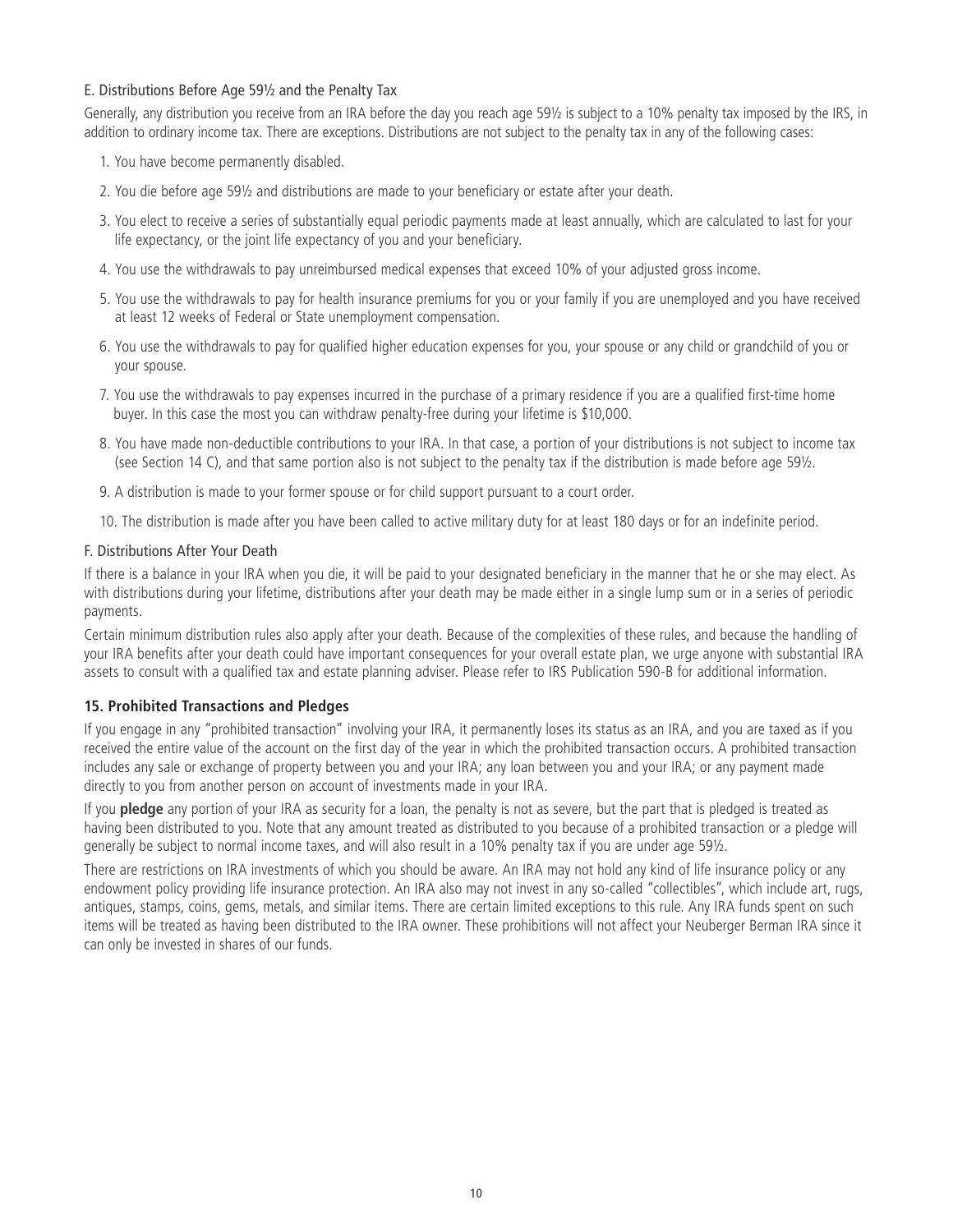## **16. Reports to the Internal Revenue Service**

The Custodian of your IRA files Form 5498 with the Internal Revenue Service for each calendar year in which there is any balance in your IRA. The Custodian will send you a copy of Form 5498; you do not need to attach a copy to your tax return, but the information on Form 5498 will help you to meet your own record keeping and reporting obligations. This form is mailed to you each year between April 15 and May 31.

If you make a tax-deductible contribution to an IRA, you should report it on Form 1040 or Form 1040A on the designated line. If you make a non-deductible contribution, you should report it on a separate Form 8606 which you file with Form 1040 or Form 1040A. Shortly after the end of each calendar year, the Custodian will send you an IRA valuation statement to help you in completing Form 8606.

If you receive distributions from your IRA, you must report them on Form 1040 or Form 1040A. If you have made any non-deductible contributions to your IRA, so that a portion of your IRA distributions is non-taxable, you must file Form 8606 with Form 1040 or Form 1040A to show the amount that is taxable.

If you receive distributions from an employer's qualified retirement plan, 403(b) program or governmental 457(b) plan, which you roll over into an IRA, you must report (a) the total distribution and (b) any net taxable portion (that is, the total distribution less any amounts rolled over) on the appropriate lines of Form 1040 or Form 1040A.

If you take funds out of one IRA and roll over the entire amount into another IRA within 60 days, the withdrawal from the first IRA and the taxable amount (in this case, zero) must be reported on Form 1040 or Form 1040A. However, if you arrange a transfer of funds directly from one IRA custodian/trustee to another IRA custodian/trustee, you should not report anything.

Form 5329 is used to report various penalty taxes due. You must file Form 5329 for any year in which:

- You make an excess contribution to your IRA which you don't withdraw in time to avoid the 6% penalty tax;
- You receive a premature distribution from your IRA (a distribution before you reach age 59½); you must file Form 5329 whether the distribution is subject to the 10% penalty tax, or whether it is exempt from the tax under one of the exceptions described earlier;
- You take less than the required minimum distribution after age 70½, triggering a 50% penalty tax on the amount that should have been distributed and wasn't.

#### **17. Fees and Expenses**

You will not pay any annual IRA fee if the total of all your Neuberger Berman Investment Advisers LLC IRAs is \$25,000 or more. If your total IRA balances are less than \$25,000, your annual IRA fee will be only \$15 regardless of the number of IRA accounts or funds you own. We will review all IRA accounts as of September 30 of each year to determine which of our IRA shareholders are eligible for our no-fee program. The fee (if any) may be separately billed or collected through automatic redemption of shares.

As provided in the Custodial Agreement, the fees and expenses associated with your IRA may be changed from time to time; you will be sent written notice before any change becomes effective.

#### **18. Miscellaneous**

Your IRA account is a custodial account established exclusively for your benefit, with UMB Bank, n.a. acting as custodian. Please be aware, however, that assets in your IRA may become subject to other persons' claims in the event you become separated, divorced, responsible for child support, insolvent or bankrupt, or subject to an IRS levy as described in Code Section 6331.

The form of the Neuberger Berman Investment Advisers LLC IRA has been approved by the Internal Revenue Service. This represents only approval of legal requirements used in the Disclosure Statement and the Custodial Agreement which follows, and does not represent any Internal Revenue Service approval of the investment or other merits of the Neuberger Berman Investment Advisers LLC IRA. For additional information regarding IRAs, you can obtain IRS Publications 590-A and 590-B at www.irs.gov or calling the Internal Revenue Service at 800-829-3676.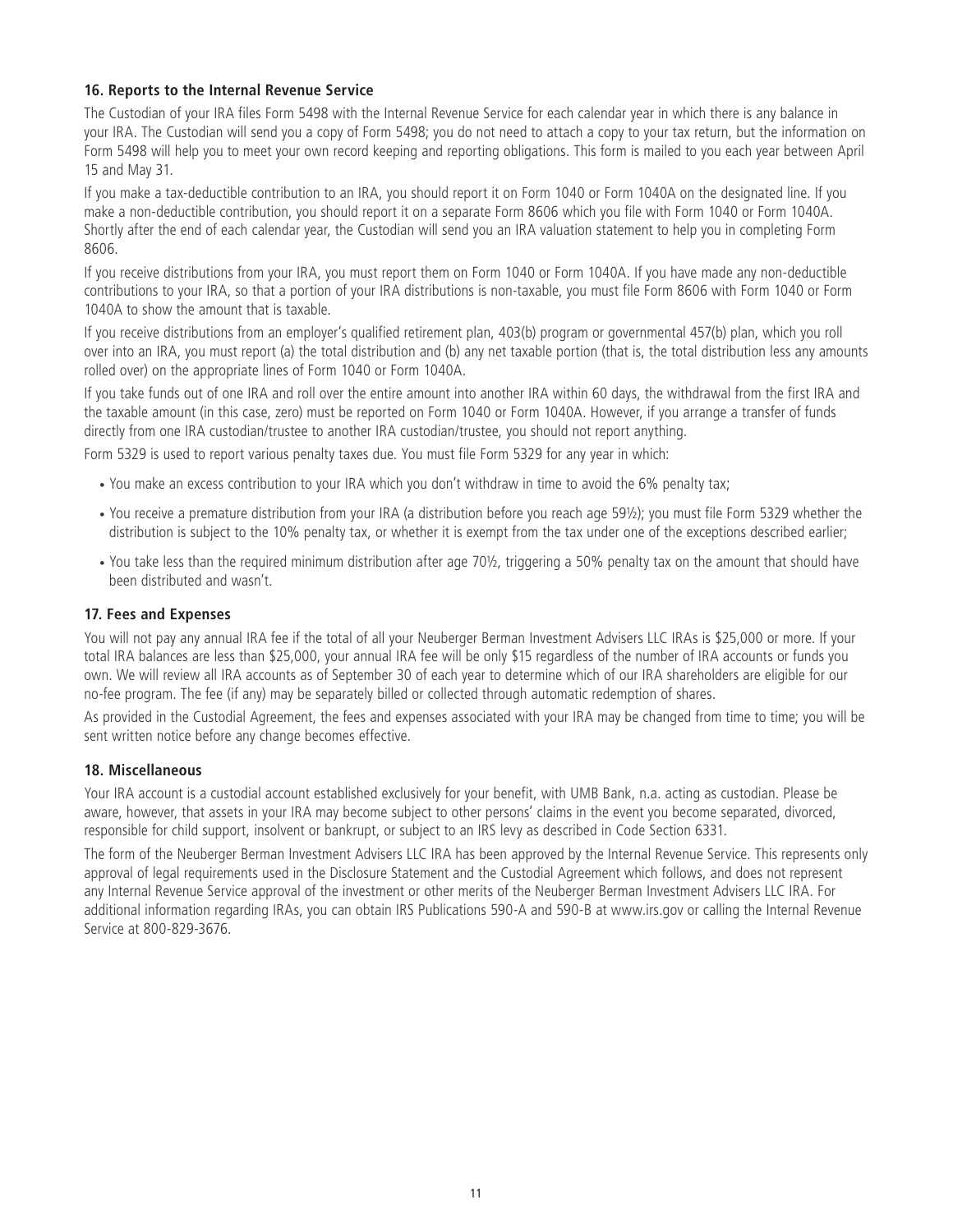# **IRA Custodial Agreement**

The investor (the "Depositor") who has completed and whose name appears on the IRA application distributed to the despositor with this custodial agreement is establishing an individual retirement account under section 408(a) of the Internal Revenue Code (the "Code") with the Neuberger Berman funds to provide for his or her retirement and for the support of his or her beneficiaries after death. UMB Bank, n.a. (the "Custodian") has given the depositor the disclosure statement preceding this custodial agreement as required under the Income Tax Regulations (the "Regulations") section 1.408-6. The depositor has delivered to the Custodian, or authorized a transfer to the Custodian, a cash amount identified on the IRA application signed by the depositor (the "application").

The following sets forth the custodial agreement between the Depositor and the Custodian, which the Depositor has entered into by delivering the application to the Custodian:

# **Article I**

- 1. Except in the case of a rollover contribution (as permitted by Internal Revenue Code Sections 402(c), 402(e)(6), 403(a)(4), 403(b)(8), 403(b)(10), 408(d)(3) and 457 (e)(16)) or a contribution made in accordance with the terms of a Simplified Employee Pension (SEP) as described in Code Section 408(k), no contribution will be accepted unless they are in cash, and the total contribution shall not exceed \$5,500 for any taxable year beginning in 2018 and years thereafter. After 2018, the limit will be adjusted by the Secretary of the Treasury for cost-of-living increases under Code Section 219(b)(5)(D). Such adjustments will be in multiples of \$500.
- 2. In the case of an individual who is 50 or older, the annual cash contribution limit is increased by \$1,000 for any taxable year beginning in 2006 and years thereafter.
- 3. In addition to the amounts described in paragraphs (a) and (b) above, an individual may make additional contributions specifically authorized by statute—such as repayments of qualified reservist distributions, repayments of certain plan distributions made on account of a federally declared disaster and certain amounts received in connection with the Exxon Valdez litigation.
- 4. No contributions shall be accepted under a SIMPLE IRA plan established by an employer pursuant to Code Section 408(p). Also, no transfer or rollover of funds attributable to contributions made by a particular employer under its SIMPLE IRA plan will be accepted from a SIMPLE IRA, that is, an IRA used in conjunction with a SIMPLE IRA plan, prior to the expiration of the 2-year period beginning on the date the individual first participated in that employer's SIMPLE IRA plan.
- 5. If this is an inherited IRA within the meaning of Code Section 408(d)(3)(C), no contributions will be accepted.

# **Article II**

The Depositor's interest in the balance in the custodial account is nonforfeitable at all times.

# **Article III**

- 1. No part of the custodial account funds may be invested in life insurance contracts, nor may the assets of the custodial account be commingled with other property except in a common trust fund or common investment fund (within the meaning of Code Section 408(a)(5)).
- 2. No part of the custodial account funds may be invested in collectibles (within the meaning of Code Section 408(m)) except as otherwise permitted by Code Section 408(m)(3), which provides an exception for certain gold, silver, and platinum coins, coins issued under the laws of any state, and certain bullion.

# **Article IV**

1. Notwithstanding any provision of this agreement to the contrary, the distribution of the Depositor's interest in the custodial account shall be made in accordance with the following requirements and shall otherwise comply with Code Section 408(a)(6) and the regulations thereunder, the provisions of which are herein incorporated by reference.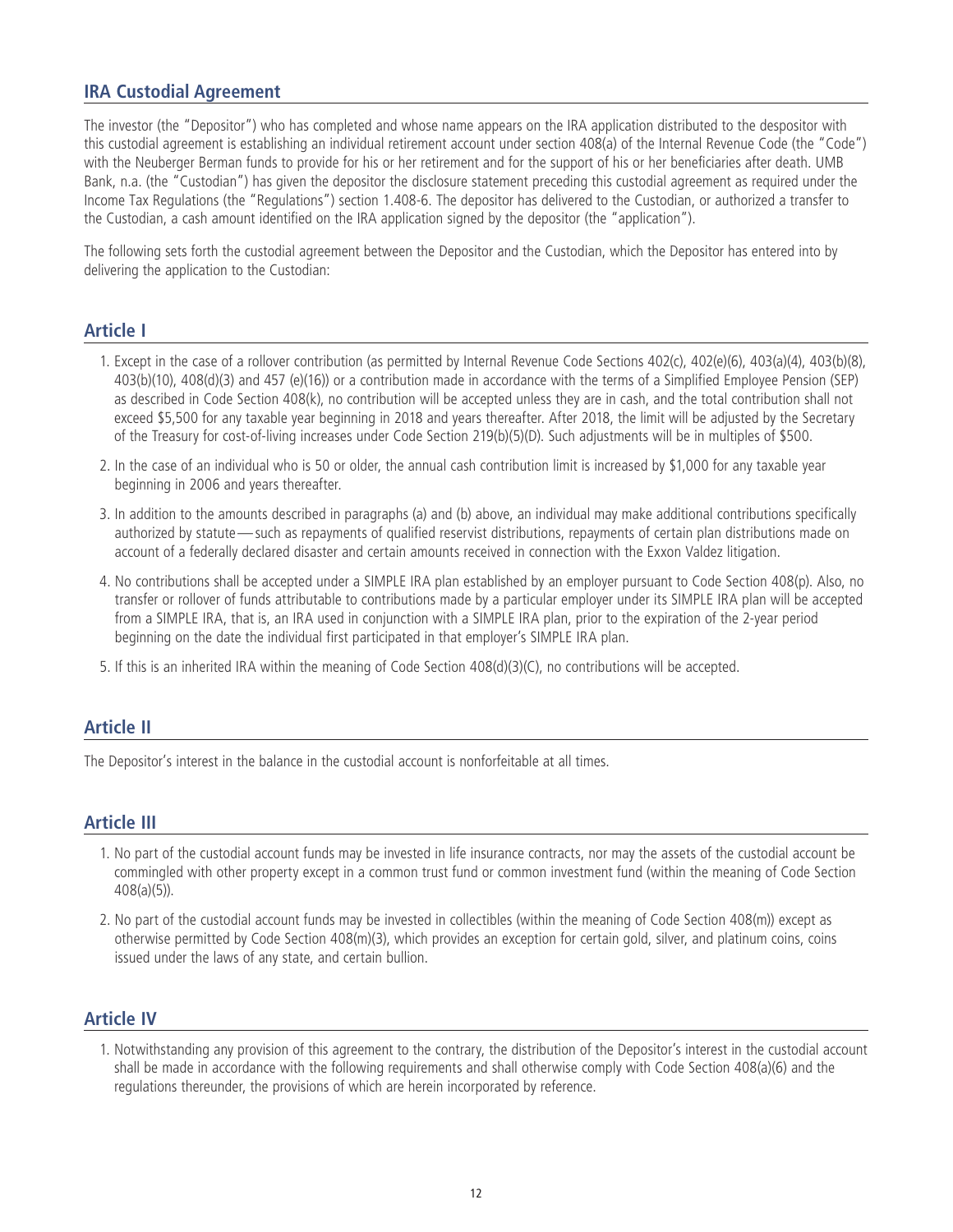- 2. The Depositor's entire interest in the custodial account must be, or begin to be, distributed not later than the Depositor's required beginning date, April 1 following the calendar year in which the Depositor reaches age 70½. By that date, the Depositor may elect, in a manner acceptable to the Custodian, to have the balance in the custodial account distributed in:
	- (a) A single sum or
	- (b) Payments over a period not longer than the life of the Depositor or the joint lives of the Depositor and his or her designated beneficiary.
	- (c) The amount to be distributed each year beginning with the calendar year in which the Depositor attains age 70½ and continuing through the year of death, shall not be less than the quotient obtained by dividing the value of the IRA as of the end of the preceding year by the distribution period in the Uniform Lifetime Table in Q&A-2 of Section 1.401(a)(9)-9 of the Income Tax Regulations, using the Depositor's age as of his or her birthday in the year. However, if the Depositor's sole designated beneficiary is his or her surviving spouse and such spouse is more than 10 years younger than the Depositor, then the distribution period is determined under the Joint and Last Survivor Table in Q&A-3 of Section 1.401(a)(9)-9 of the Income Tax Regulations, using the ages as of the Depositor's and spouse's birthdays in the year.
	- (d) The required minimum distribution for the year the Depositor reaches 70½ can be made as late as April 1 of the following year. The required minimum distribution for any other year must be made by the end of such year.

3. If the Depositor dies before his or her entire interest is distributed to him or her, the remaining interest will be distributed as follows:

- (a) If the Depositor dies on or after the required beginning date and:
	- (i) the designated beneficiary is the Depositor's surviving spouse, the remaining interest will be distributed over the surviving spouse's life expectancy as determined each year until such spouse's death, or over the period in paragraph (a)(iii) below if longer. Any interest remaining after the spouse's death will be distributed over such spouse's remaining life expectancy as determined in the year of the spouse's death and reduced by 1 for each subsequent year, or if distributions are being made over the period in paragraph (a)(iii) below, over such period.
	- (ii) the designated beneficiary is not the Depositor's surviving spouse, the remaining interest will be distributed over the beneficiary's remaining life expectancy as determined in the year following the death of the Depositor and reduced by 1 for each subsequent year, or over the period in paragraph (a)(iii) below if longer.
	- (iii) there is no designated beneficiary, or if applicable by operation of paragraph (a)(i) or (a)(ii), the remaining interest will be distributed over the remaining life expectancy of the Depositor as determined in the year of the Depositor's death and reduced by 1 for each subsequent year.
- (b) If the Depositor dies before the required beginning date and:
	- (i) the designated beneficiary is someone other than the Depositor's surviving spouse, the entire interest will be distributed, starting by the end of the calendar year following the calendar year of the Depositor's death, over the remaining life expectancy of the designated beneficiary, with such life expectancy determined using the age of the beneficiary as of his or her birthday in the year following the year of the Depositor's death, or, if elected, in accordance with paragraph (b) (iii) below. If this is an inherited IRA within the meaning of Code Section 408(d)(3)(C) established for the benefit of a nonspouse designated beneficiary by a direct trustee-to-trustee transfer from a retirement plan of a deceased individual under Code Section 402(c)(11), then, notwithstanding any election made by the deceased individual pursuant to the preceding sentence, the non-spouse designated beneficiary may elect to have distributions made under this paragraph (b)(i) if the transfer is made no later than the end of the year following the year of death.
	- (ii) the Depositor's sole designated beneficiary is the Depositor's surviving spouse, the entire interest will be distributed starting by the end of the calendar year following the calendar year of the Depositor's death (or by the end of the calendar year in which the individual would have attained age 70½, if later), over such spouse's life expectancy, or, if elected, in accordance with paragraph (b)(iii) below. If the surviving spouse dies before distributions are required to begin, the remaining interest will be distributed, starting by the end of the calendar year following the calendar year of the spouse's death, over the spouse's designated beneficiary's remaining life expectancy determined using such beneficiary's age as of his or her birthday in the year following the death of the spouse, or, if elected, will be distributed in accordance with paragraph (b) (iii) below. If the surviving spouse dies after distributions are required to begin, any remaining interest will be distributed over the spouse's remaining life expectancy, determined using the spouse's age as of his or her birthday in the year of the spouse's death.
	- (iii) there is no designated beneficiary, or if applicable by operation of paragraph (b)(i) or (b)(ii) above, the entire interest will be distributed by the end of the calendar year containing the fifth anniversary of the Depositor's death (or of the spouse's death in the case of the surviving spouse's death before distributions are required to begin under paragraph (b)(ii) above).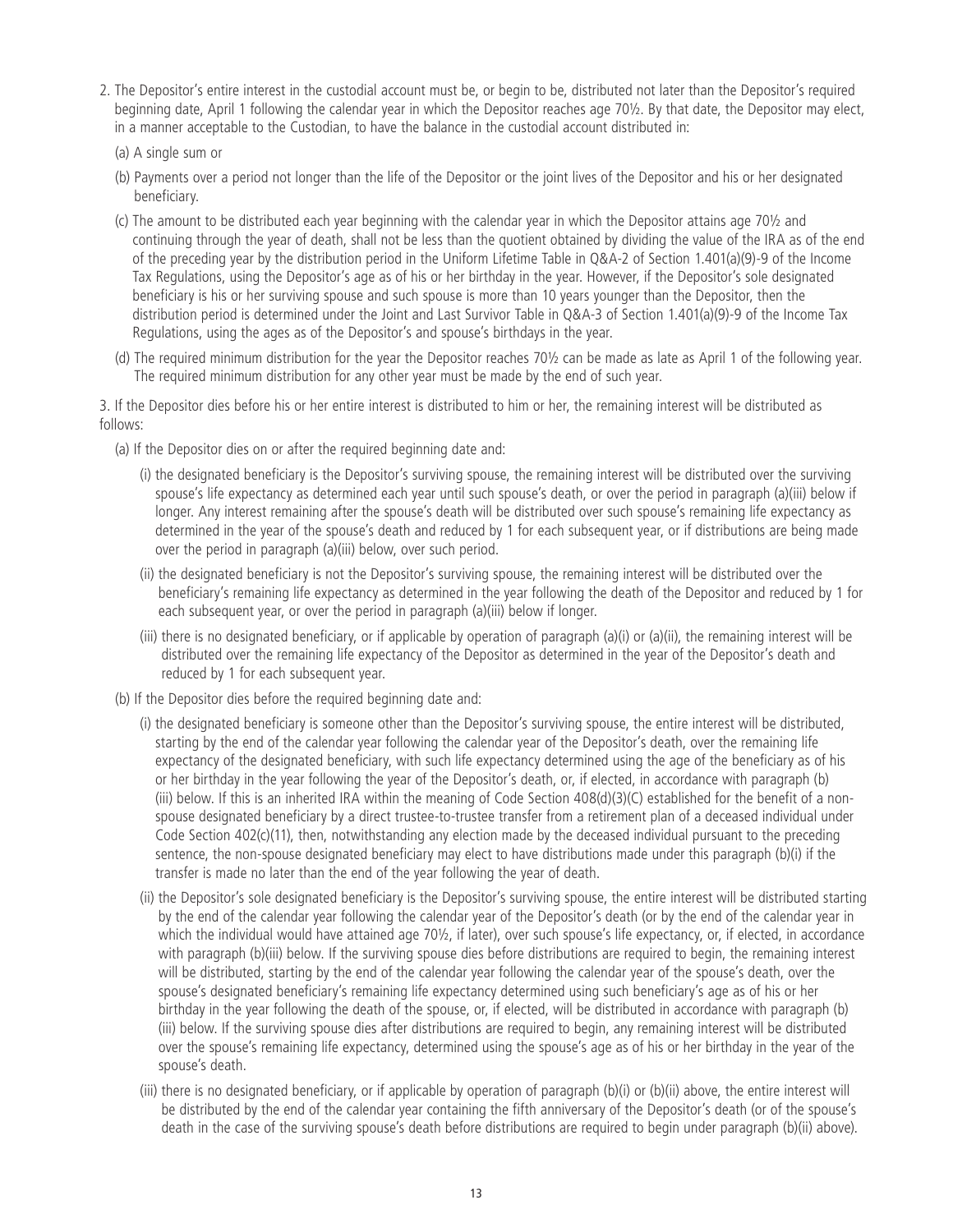- (c) The amount to be distributed each year under paragraph (b)(i) or (ii) is the quotient obtained by dividing the value of the IRA as of the end of the preceding year by the remaining life expectancy specified in such paragraph. Life expectancy is determined using the Single Life Table in Q&A-1 of Section 1.401(a)(9)-9 of the Income Tax Regulations. If distributions are being made to a surviving spouse as the sole designated beneficiary, such spouse's remaining life expectancy for a year is the number in the Single Life Table corresponding to such spouse's age in the year. In all other cases, remaining life expectancy for a year is the number in the Single Life Table corresponding to the beneficiary's age in the year specified in paragraph (b)(i) or (ii) and reduced by 1 for each subsequent year.
- 4. If the Depositor dies before his or her entire interest has been distributed and if the designated beneficiary is not the Depositor's surviving spouse, no additional contributions may be accepted in the account.
- 5. The owner of two or more IRAs may satisfy the minimum distribution requirements described above by taking from one traditional IRA the amount required to satisfy the requirement for another in accordance with Q&A-9 Section 1.408-8 of the Income Tax Regulations. If this is an inherited IRA within the meaning of Section 408(d)(3)(C) of the Code, this paragraph 5 shall not apply.
- 6. For this purpose, the value of the IRA includes the amount of any outstanding rollover, transfer and recharacterization under Q&A-7 and 8 of Section 1.408-8 of the Income Tax Regulations.
- 7. If the sole designated beneficiary is the Depositor's surviving spouse, the spouse may elect to treat the IRA as his or her own IRA. This election will be deemed to have been made if such surviving spouse makes a contribution to the IRA or fails to take required distributions as a beneficiary.
- 8. The required minimum distribution payable to a designated beneficiary from this IRA may be withdrawn from another IRA the beneficiary holds from the same decedent in accordance with Q&A-9 of Section 1.408-8 of the Income Tax Regulations.

# **Article V**

## Conversion of Distributions from the Account

Generally, the Depositor may convert any or all of the distributions from the account for deposit into a Roth IRA ("conversion amount(s)"). However, any minimum distribution from the account required by Code Sections 408(a)(6) and 401(a)(9) and applicable regulations for the year of the conversion cannot be converted to a Roth IRA. The Depositor (or the Depositor's authorized agent) shall designate in a form and manner acceptable to the Custodian each conversion amount as such to the Custodian and by such designation shall confirm to the Custodian that a proposed conversion amount qualifies as a conversion within the meaning of Code Section 408A(c) (3), 408A(d)(3) and 408A(e), except that any conversion contribution shall not be considered a rollover contribution for purposes of Code Sections 408(d)(3)(B) of the Code relating to the one rollover per year rule. Conversions must generally be made by December 31 of the year to which the conversion relates. Conversions made via a 60-day rollover must be deposited in a Roth IRA within 60 days.

# **Article VI**

#### Recharacterization of Contributions

Effective with tax years beginning after December 31, 2017, a conversion of a traditional IRA to a Roth IRA, and a rollover from any other eligible retirement plan to a Roth IRA, cannot be recharacterized as having been made to a traditional IRA. If you made a conversion in the 2017 tax year, you have until the due date (including extensions) for filing the return for that tax year to recharacterize the conversion.

Annual contributions held on behalf of the Depositor in the account may be transferred ("recharacterized") via a trustee-to-trustee transfer to a trustee or Custodian of a Roth IRA established for the Depositor, if so directed by the Depositor, in a form and manner acceptable to the Custodian. It shall be the Depositor's responsibility in all cases to ensure that the recharacterization is permissible and satisfies the requirements of Code Section 408A and any related regulations, and any applicable guidance issued by the Internal Revenue Service.

A contribution that constitutes a recharacterization of a prior contribution or conversion must be made by the deadline for filing the Depositor's income tax return for the year the contribution or conversion, as applicable, relates or such later date as authorized by the Internal Revenue Service.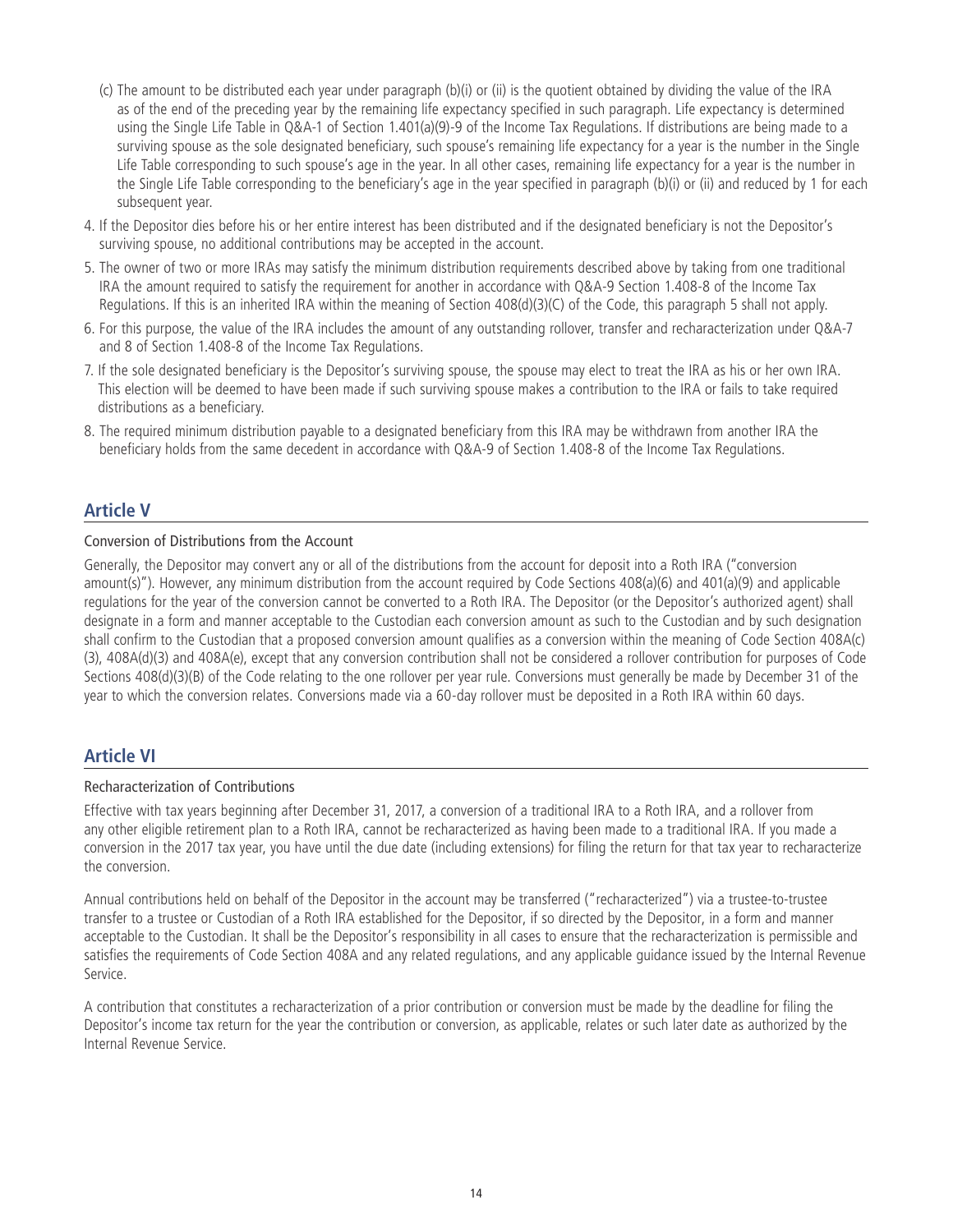# **Article VII**

- 1. The Depositor agrees to provide the Custodian with all information necessary to prepare any reports required by Code Section 408(i) and Income Tax Regulations Sections 1.408-5 and 1.408-6.
- 2. The Custodian agrees to submit to the Internal Revenue Service (IRS) and Depositor the reports prescribed by the IRS including annual calendar year reports concerning the status of the account and required minimum distribution information.

# **Article VIII**

Notwithstanding any other articles which may be added or incorporated, the provisions of Articles I through III and this sentence will be controlling. Any additional articles inconsistent with Code Section 408(a) and the related regulations will be invalid.

# **Article IX**

#### Amendments

This agreement will be amended from time to time to comply with the provisions of the Code and related regulations. Other amendments may be made with the consent of Neuberger Berman Investment Advisers LLC, the Depositor, and the Custodian.

# **Article X**

#### Additional Definitions

For purposes of this agreement, the following terms shall have the meanings specified:

"Fund" means a registered investment company for which Neuberger Berman Investment Advisers LLC serves as the investment adviser.

"Shares" means shares of one or more funds.

"Account" means the individual retirement account created and maintained by the Depositor under this agreement.

# **Article XI**

#### Investment and Management of Account

All amounts credited to the Depositor's account shall be invested by the Custodian in accordance with the following provisions:

- 1. All amounts in the account shall be invested at all times only in shares of one or more funds, except to the extent certain amounts are held from time to time in cash pending investment, distribution, or application to charges.
- 2. The fund or funds into which the initial contribution is to be invested shall be designated by the Depositor on the application. Each subsequent contribution shall be invested in accordance with written instructions provided by the Depositor with the contribution.
- 3. By instructing the Custodian to invest assets of the account in shares of a particular fund, the Depositor represents that he or she has received and reviewed the current prospectus for that fund.
- 4. If the Depositor fails to provide investment instructions for any contribution, or if the Custodian deems the instructions unclear, the Custodian may return all or a portion of the contribution or hold it uninvested, without liability for interest or for loss of income or appreciation, pending its receipt of instructions or clarification.
- 5. From time to time the Depositor may instruct the Custodian to liquidate some or all of the shares of any fund held in the account, and to invest the proceeds in shares of another fund. Such instructions shall be given in writing, electronically or by telephone in accordance with such procedures as are set forth in the fund's prospectus or as may be determined by the fund and Neuberger Berman Investment Advisers LLC from time to time.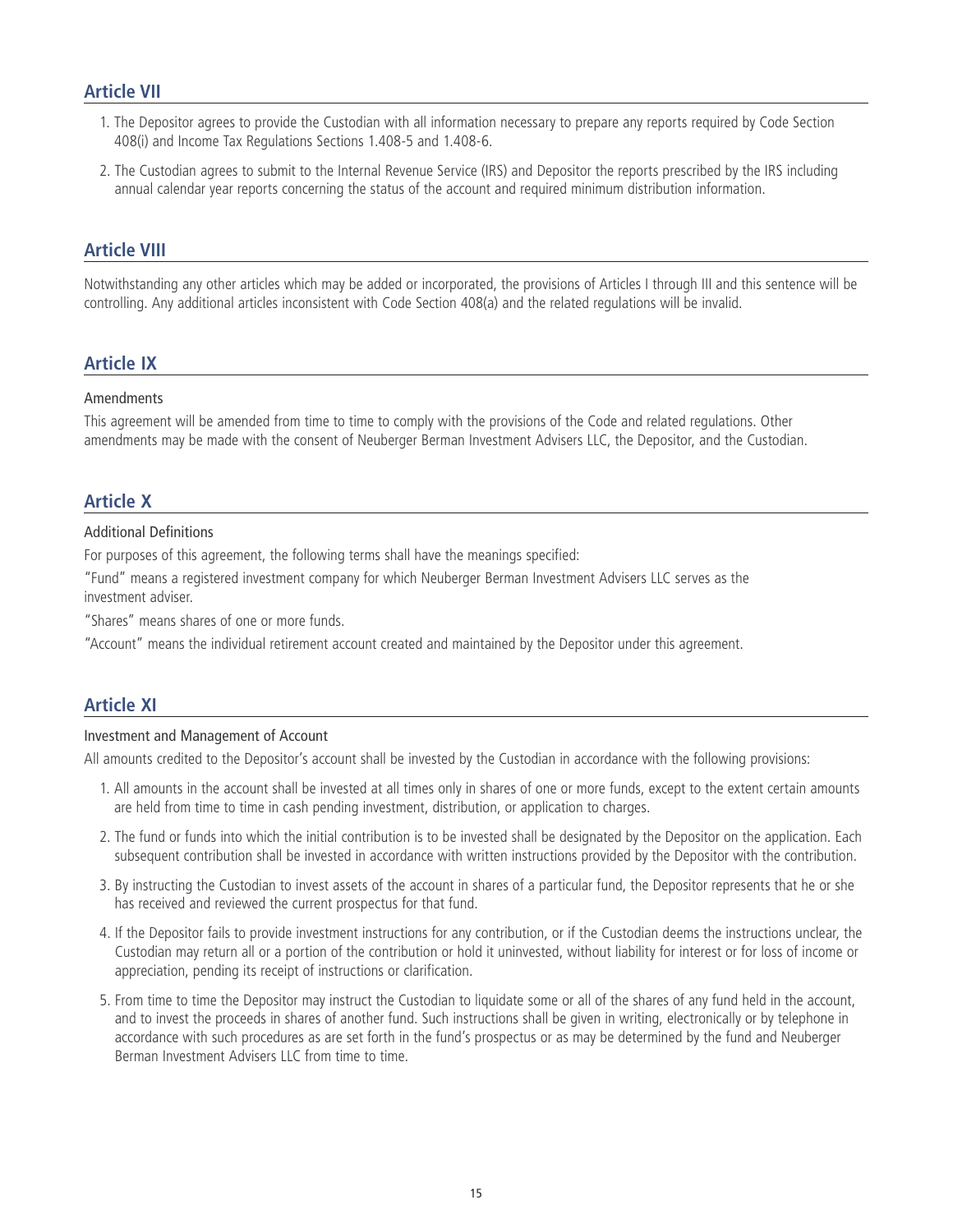- 6. If, and for as long as, a balance remains in the account following the death of the Depositor, the designated beneficiary shall succeed to the Depositor's rights and responsibilities regarding the selection of investments in the account and shall thereafter be deemed "the Depositor" for purposes of the investment and management of the account. Where there is more than one beneficiary, unless separate accounts are set up for each beneficiary, all of them must identify to the Custodian the single beneficiary who shall succeed to the Depositor's rights and responsibilities in this regard.
- 7. All dividends and capital gain distributions received in cash by the account on shares of a fund shall be reinvested in additional shares of that fund, if available. Where the holder of shares may elect to receive any such distribution either in shares or cash, the Custodian shall elect to receive it in shares.
- 8. Neither Neuberger Berman Investment Advisers LLC nor the Custodian shall have any duty to question the instructions of a Depositor regarding the investment of the account, or to advise the Depositor as to the purchase, retention, or sale of the shares held in the account. None of Neuberger Berman Investment Advisers LLC, the Custodian, or any of their employees, directors, agents, or affiliates shall be liable for any loss resulting from the Depositor's management and control of the account.
- 9. If the Depositor fails to respond to communications from Neuberger Berman Investment Advisers LLC mailed to the Depositor's last known address as provided to Neuberger Berman Investment Advisers LLC, or if Neuberger Berman Investment Advisers LLC has received evidence from an appropriate judicial or administrative authority that the Depositor is incompetent, Neuberger Berman Investment Advisers LLC will continue to invest the Depositor's account pursuant to the last instructions from the Depositor. Instructions received from the Depositor after Neuberger Berman Investment Advisers LLC has received evidence issued from an appropriate judicial or administrative authority that the Depositor is incompetent will be disregarded; however, Neuberger Berman Investment Advisers LLC will comply with instructions of the Depositor's court-appointed guardian or other legal administrator of the Depositor's affairs. If any funds in which the Depositor invests are dissolved, the fund shares will be redeemed and distributed unless investment instructions are received from the Depositor prior to the liquidation. If a redemption takes place, taxes and penalties may apply and the distribution will be subject to the additional 10% federal income tax withholding.

# **Article XII**

#### Representations and Responsibilities of Depositor

- 1. The Depositor represents that, at least seven days prior to opening the account with the Custodian, he or she has read the attached IRA disclosure statement as well as this custodial agreement, and has, to the extent necessary or appropriate, discussed with his or her own financial and tax advisers the suitability of establishing and maintaining this individual retirement account with Neuberger Berman Investment Advisers LLC and the Custodian.
- 2. The Depositor shall be solely responsible for assuring that the contributions to this account comply with the limitations applicable from time to time under the Code. In no event shall Neuberger Berman Investment Advisers LLC or the Custodian be responsible for determining whether any contribution from the Depositor is within the limits prescribed by the Code for deductible or non-deductible IRA contributions, nor shall they be liable for any tax, penalty, or other charge imposed on account of any "excess" or otherwise improper contribution. In the case of any contributions which exceed the limitations for annual deductible and non-deductible contributions, the Depositor shall represent to Neuberger Berman Investment Advisers LLC and the Custodian either:
	- (a) that any such contribution is a rollover of an amount withdrawn from another individual retirement account within the preceding 60 days, and that the Depositor has not made another such rollover of an individual retirement account within the preceding 12 months; or
	- (b) that any such contribution is an "eligible rollover distribution" received from a qualified retirement plan, SIMPLE Retirement Plan, 403(b) program or governmental 457(b) plan within the preceding 60 days (or the proceeds from the sale of assets received in kind from such a distribution). Eligible rollover distributions do not include any amounts representing the Depositor's own after-tax contributions, or substantially equal payments spread over the Depositor's life expectancy or the Depositor's and his or her beneficiaries' joint life expectancy, or payments spread over a period of ten or more years, or minimum required distributions; or
	- (c) a recharacterization under Section 1.408A-5 of the Income Tax Regulations.
- 3. Any contribution shall be treated by the Custodian as made with respect to the calendar year in which it is received unless the contribution is made between January 1 and April 15, and the Depositor identifies the contribution as being made with respect to the preceding year.
- 4. Any fees paid by the Depositor for the services of an investment adviser shall be paid solely from the account. The Depositor has no obligation or right to pay investment advisory fees with personal funds.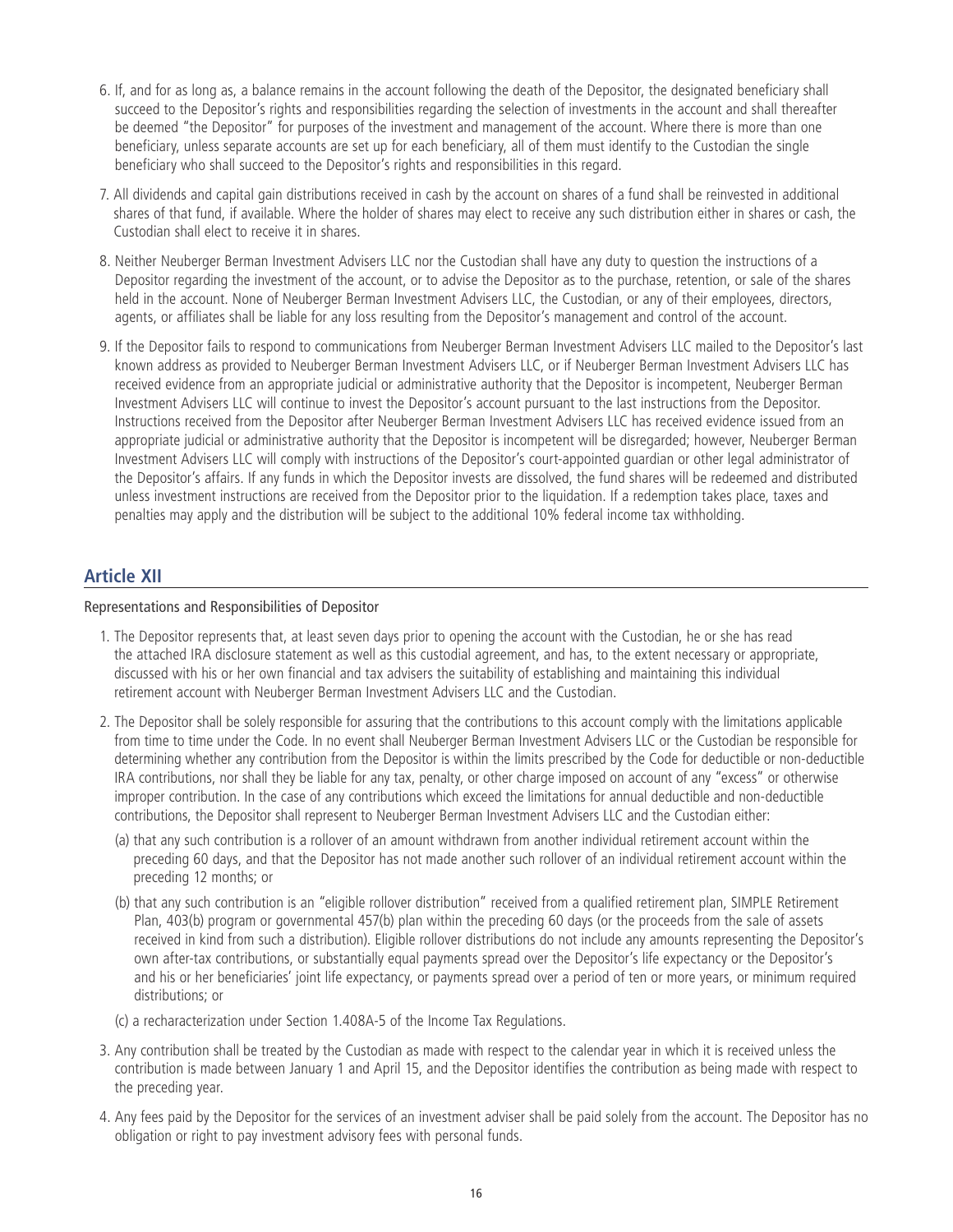# **Article XIII**

#### Holding and Voting of Shares

All shares held by the Custodian for the account shall be registered in the name of the Custodian or of its nominee, with or without identifying the Depositor. The Custodian shall deliver to the Depositor, or cause to be delivered, all notices, prospectuses, financial statements, proxies, and proxy soliciting materials related to the shares held in the account. The Custodian shall vote the shares in the account in accordance with instructions given by the Depositor. However, if the Depositor fails to provide instructions on how to vote the shares in the account, the Custodian shall vote the undirected shares in the same proportion as shares are voted considering all shares of the fund for which instructions are received.

# **Article XIV**

#### Distributions to Depositor or to Beneficiary

The Custodian shall make payments, or arrange for payments to be made, from the assets of the account to the Depositor or, following the Depositor's death or pursuant to a court order to his or her beneficiary, in accordance with the following provisions:

- 1. The Custodian shall pay such amounts to the Depositor or beneficiary as he or she shall request by written or telephonic instructions to the Custodian from time to time. However, the Custodian shall not be required to make any payments in the absence of instructions from the Depositor specifying the occasion for the distribution and the manner of payment, except where the Custodian is specifically directed by any court order, in which case the Custodian shall make payment as directed under such court order. The order must specify the beneficiary to whom, the amount, and manner in which payments will be made. The Depositor or beneficiary shall see that payments are made from the account in such amounts and by such times so as to satisfy the minimum distribution rules set forth in Article IV.
- 2. In no event shall Neuberger Berman Investment Advisers LLC or the Custodian be responsible for assuring that distributions from the account to the Depositor or beneficiary either avoid extra taxes on premature distributions or comply with the minimum distribution rules, nor shall they be liable for any tax, penalty, or other charge imposed on account of any distribution or any failure to make a required distribution.
- 3. Notwithstanding Article IV, distributions from the account shall be made solely in cash or in shares, and shall be made only in one of the following forms:
	- (a) A single lump sum or number of shares which represents the entire balance in the account.
	- (b) A sum or number of shares specified by the Depositor or beneficiary which represents less than the entire balance in the account.
	- (c) A payment, made at regular monthly, quarter-annual, semi-annual, or annual intervals, of a sum calculated by the Custodian in accordance with the Depositor's election to have the account distributed over a period certain not greater than his or her life expectancy, or the joint life and last survivor expectancy of the Depositor and his or her designated beneficiary.

The account shall not be distributable in any form of annuity contract or obligation; if the Depositor or beneficiary desires an annuity, he or she shall remove the desired amount from the account and transfer it to an insurer in exchange for the desired annuity.

# **Article XV**

#### Designation of Beneficiary

- 1. The Depositor shall designate one or more beneficiaries of any undistributed balance remaining in the account upon the Depositor's death. The Depositor's designation(s) shall be in writing in a form acceptable to Neuberger Berman Investment Advisers LLC or the Custodian, signed by the Depositor and filed with the Custodian no later than 20 days following the Depositor's death. Beneficiary designations may be changed or revoked by a Depositor at any time. The most recently dated designation shall be controlling and shall revoke any previously filed inconsistent designation, and Neuberger Berman Investment Advisers LLC and the Custodian shall be fully protected with respect to any payment made in accordance with the most recent designation.
- 2. Except as provided in the following paragraph, the Depositor shall name an individual to be the "designated beneficiary." The Depositor's designated beneficiaries are generally determined as of the September 30th of the calendar year following the calendar year of the Depositor's death. The Depositor's designated beneficiaries may be determined no later than December 31st of the calendar year following the calendar year of the Depositor's death if the Depositor divides his or her account into separate accounts and names different individuals as the beneficiary for each separate account.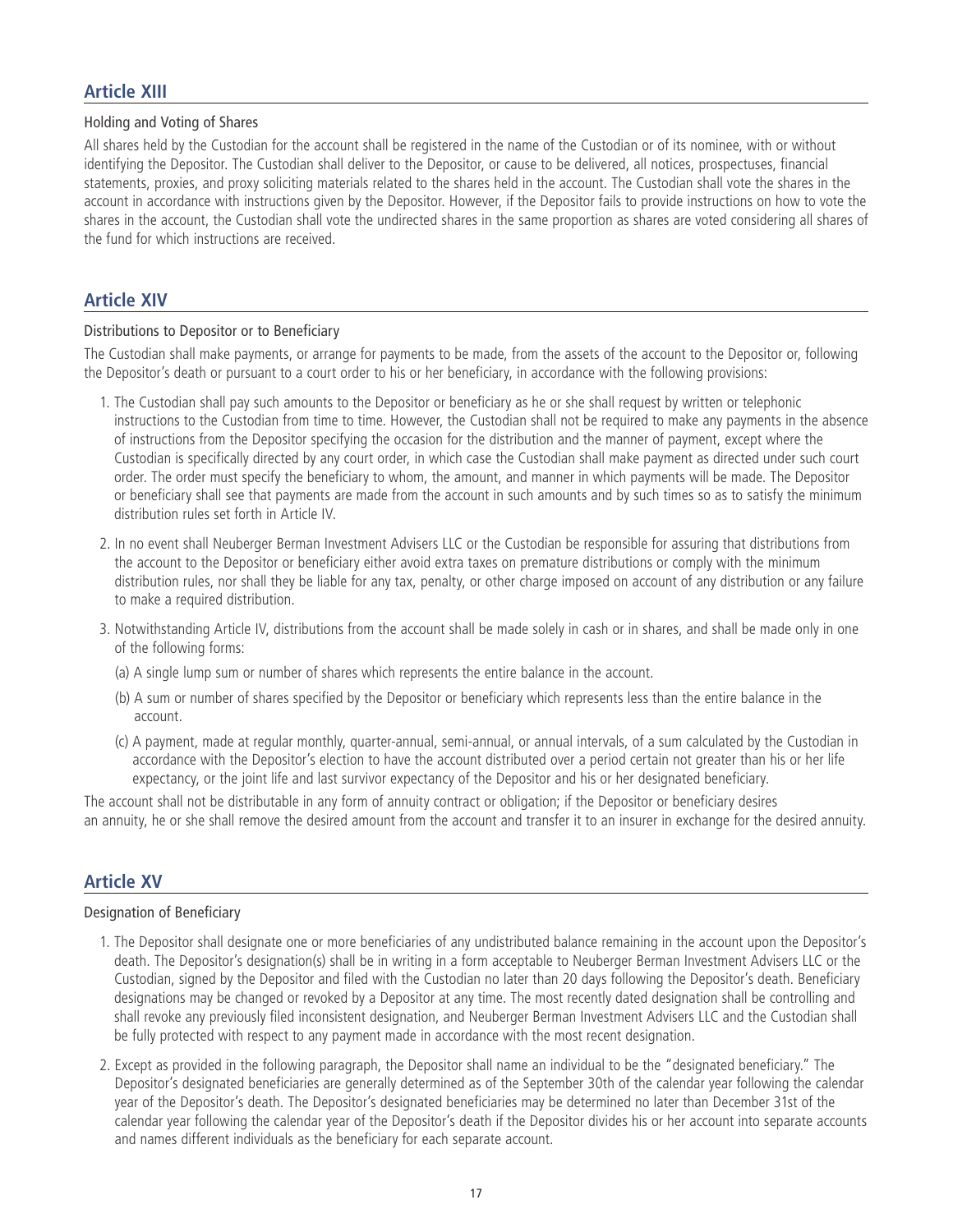- 3. If the Depositor does not name an individual to be the "designated beneficiary," the Depositor may designate a qualified trust as a beneficiary. The trust beneficiary, who is an individual (not the trust itself) may be treated as the "designated beneficiary" if the trustee provides a list of the trust's beneficiaries by October 31st of the calendar year following the calendar year of the Depositor's death.
- 4. A beneficiary designation may include an election by the Depositor as to the manner in which the beneficiary's interest in the account should be distributed; the Depositor may permit the beneficiary to elect or change the manner of distribution after the Depositor's death. The Depositor shall be responsible for assuring that the manner of payment which he or she elects for a beneficiary complies with the minimum distribution rules set forth in Article IV.
- 5. If the Depositor fails to file a proper beneficiary designation, or if no designated beneficiary survives the Depositor, the Depositor's surviving spouse, if any, shall be the beneficiary, or if there is no surviving spouse, the beneficiary shall be the Depositor's estate. Neuberger Berman Investment Advisers LLC and the Custodian shall be fully protected in relying on information provided by the executor or administrator of the Depositor's estate in this regard.
- 6. If a beneficiary survives the Depositor but then dies before receiving his or her entire interest in the account, the remaining portion of that interest shall be distributed to the beneficiary's estate except as otherwise provided (i) in the Depositor's beneficiary designation or (ii) in a supplementary designation filed by the spousal beneficiary after the Depositor's death.
- 7. A beneficiary shall have no right to sell, assign, transfer, pledge, or hypothecate any of his or her interest in the account, and except as provided in Article XIV, paragraph 1 of this agreement, the account shall not be liable for the beneficiary's debts or be subject to any seizure, attachment, execution, or other legal process in respect thereto.

# **Article XVI**

#### Fees and Expenses

- 1. The fees of Neuberger Berman Investment Advisers LLC and the Custodian in connection with the establishment, operation, and termination of the account shall be established and communicated to the Depositor from time to time. All such fees, together with any expenses (including but not limited to fees for legal services and taxes of any kind levied or assessed with respect to the account) relating to the account, shall be collected from the cash available in the account or from the proceeds of shares sold for this purpose, unless the Depositor, with Neuberger Berman Investment Advisers LLC's and the Custodian's consent, pays such fees and expenses by separate check.
- 2. If it becomes necessary to sell shares for this purpose and there are shares of more than one fund in the account, the Depositor shall specify to the Custodian which shares are to be sold; in the absence of instructions from the Depositor within 10 days of the Custodian's request, it may sell whichever shares it chooses. Neither Neuberger Berman Investment Advisers LLC nor the Custodian shall be liable on account of the sale of any of the account's assets under these circumstances.

# **Article XVII**

#### Duties and Rights of Custodian

- 1. The Custodian shall keep adequate records of transactions it is required to perform under this agreement. Within five months after the end of each calendar year for which the account is in effect, or within 60 days after the Custodian's resignation or removal under Article XVIII, the Custodian shall render to the Depositor a written report or reports reflecting the transactions effected by it since the preceding report and the assets held by it at the close of the year or other reporting period. Except with respect to items which the Depositor identifies to the Custodian in writing within 60 days after the date of such a report, the Custodian shall thereafter be forever released and discharged from all liability and accountability to anyone with regard to its actions and the transactions disclosed on its reports.
- 2. The Custodian shall be an agent of the Depositor to receive and invest contributions as directed by the Depositor, to hold and distribute such investments, and to keep adequate records and make appropriate reports, all in accordance with this agreement. The parties do not intend to confer any fiduciary duties on the Custodian, and none shall be implied. The Custodian may perform any of its administrative duties through other persons designated by the Custodian from time to time (as long as all shares in the account are always registered in the name of the Custodian or its nominee), and no such designation or change of designation shall be treated as an amendment of this agreement.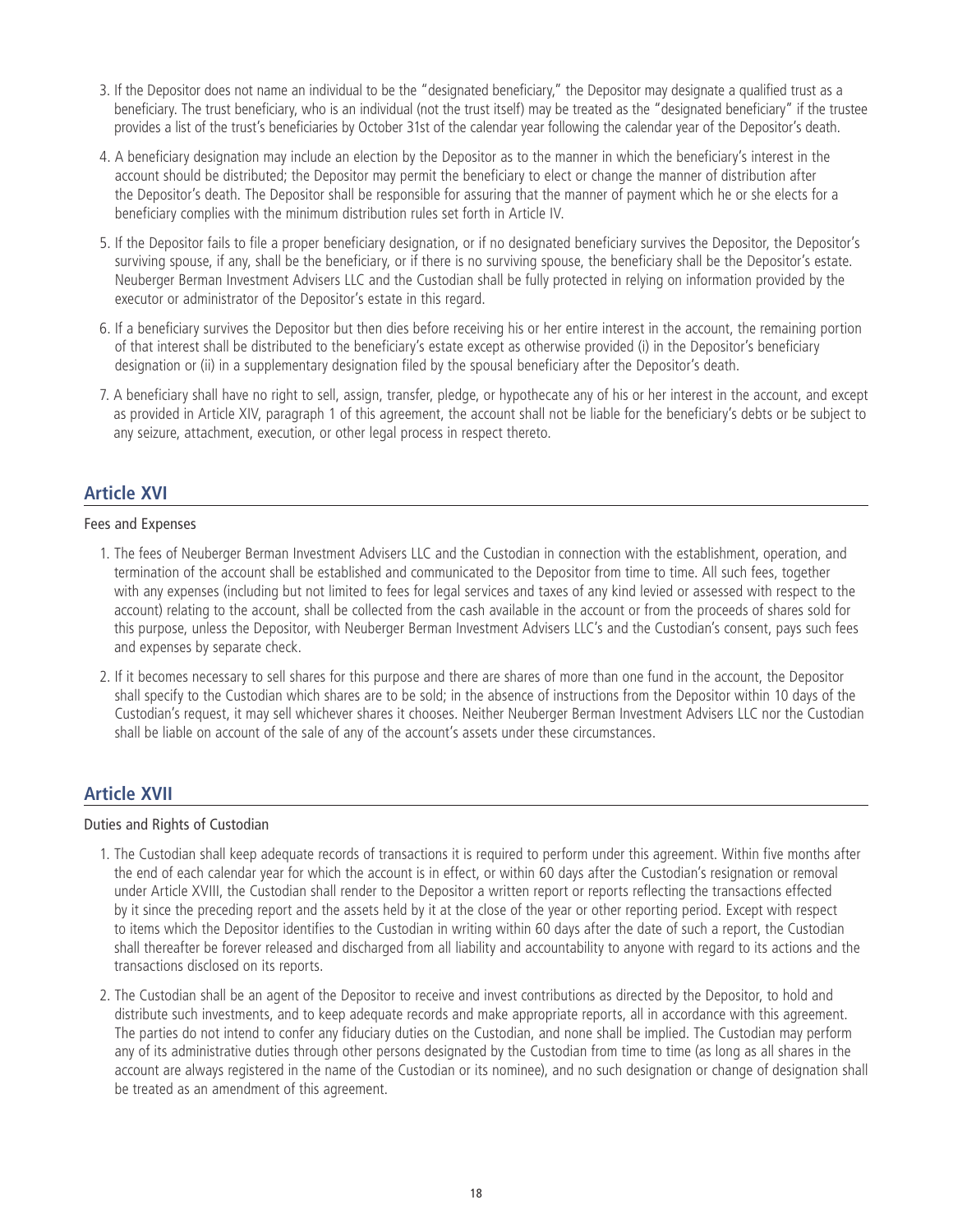3. The Depositor shall indemnify and hold the Custodian harmless from any and all claims and liabilities arising out of the performance of this agreement, except those which arise from the Custodian's negligence or willful misconduct, including its failure to observe the terms of the Depositor's or a beneficiary's directions as to one or a series of distributions from the account, which directions are consistent with the provisions of Articles IV and XIV. Notwithstanding any other provision of this agreement and any instructions or directions of the Depositor or a beneficiary to the contrary, the Depositor shall indemnify and hold the Custodian harmless for any distribution or other transfer of all or any portion of the Depositor's account made in accordance with the terms of any court order as provided in Article XIV, paragraph 1. The Custodian shall not be obligated or expected to commence or defend any legal or other proceeding in connection with this agreement except as specifically agreed upon by the Custodian and the Depositor, with the Custodian indemnified to its satisfaction.

# **Article XVIII**

#### Resignation or Removal of Custodian

- 1. The Custodian may resign at any time upon at least 30 days' written notice to the Depositor, and may be removed by the Depositor at any time upon at least 30 days' written notice to the Custodian. Upon such resignation or removal, the Depositor shall appoint a successor custodian to serve under this or a successor custodial agreement, provided that any successor custodian must satisfy the requirements of Section 408(a)(2) of the Code.
- 2. Upon the Custodian's receipt of a successor custodian's acceptance of its appointment, the Custodian shall transfer the assets of the account together with copies of all relevant records. However, the Custodian may reserve such portion of the account as it believes appropriate for payment of all fees, expenses, and other liabilities which are properly chargeable against the account.
- 3. After the Custodian has transferred the assets of the account (less any reserved portion) to the successor custodian, it shall be relieved of all further duties and liability with respect to this agreement and the account, and shall not be liable for any acts or omissions of any successor custodian.
- 4. If within 30 days after the Custodian's resignation or removal (or such longer time as the Custodian may agree to) no successor custodian has been appointed and accepted, the account shall be terminated in accordance with Article XIX.

# **Article XIX**

#### Termination and/or Transfer of Account

The Depositor may terminate this account at any time upon 30 days written notice to Neuberger Berman Investment Advisers LLC. Upon such termination, or upon termination of the account for lack of a successor custodian under Article XVIII, the Custodian shall transfer in cash or in kind, as elected by the Depositor, the assets of the account, less any portion reserved for fees, expenses, and liabilities, to the Depositor or to the Custodian or trustee of another individual retirement account designated by the Depositor. Neither Neuberger Berman Investment Advisers LLC nor the Custodian shall be liable for any losses due to the acts or omissions of any such transferee custodian or trustee. The Depositor shall be responsible for giving proper instructions with respect to any minimum distribution required to be made before transferring or rolling over the assets of the account to another custodian or trustee.

# **Article XX**

#### Miscellaneous

- 1. The Custodian shall submit those reports to the Internal Revenue Service and the Depositor which are required of it under the Code, as provided in Article VII. The Depositor understands that he or she is completely responsible for reporting on his or her own tax returns:
	- (i) contributions to the account for purposes of taking deductions,
	- (ii) contributions to the account which are not deductible, including rollovers from other individual retirement accounts, SIMPLE Retirement Plans, qualified retirement plans, 403(b) annuities or accounts and 457 plans,
	- (iii) transactions which may give rise to excise taxes, and
	- (iv) distributions which are taxable or non-taxable.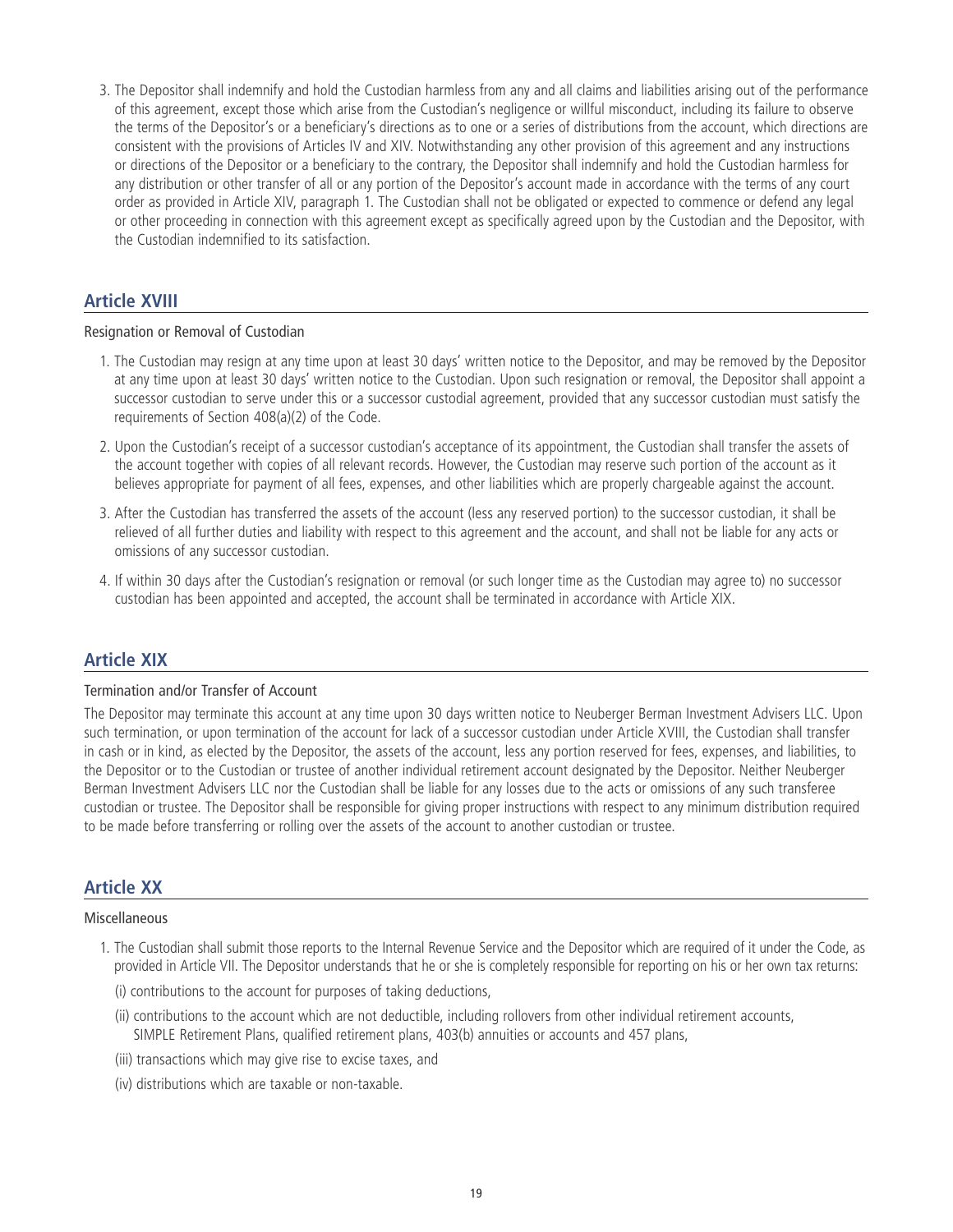- 2. Neuberger Berman Investment Advisers LLC and the Custodian may conclusively rely upon and shall be protected in acting upon any writing from the Depositor or a beneficiary or any other notice, request, consent, or other writing believed by them to be genuine and to have been properly executed. In addition, Neuberger Berman Investment Advisers LLC and the Custodian shall not be under any obligation to act upon the instructions or directions of the depositor or a beneficiary if such instruction or direction is contrary to the terms of any court order which specifically names either or both the Custodian and Neuberger Berman Investment Advisers LLC. Furthermore, Neuberger Berman Investment Advisers LLC and the Custodian shall be protected, so long as they act in good faith in taking or omitting to take any other action in reliance upon such instruction, direction or court order.
- 3. Any notice from Neuberger Berman Investment Advisers LLC or the Custodian to the depositor or any other person under this agreement shall be deemed to have been given when sent by first-class mail to that person at the person's address on the Custodian's records. Any notice from the depositor or another person to Neuberger Berman Investment Advisers LLC or the Custodian shall be deemed to have been given when received by Neuberger Berman Investment Advisers LLC or the Custodian at its office.
- 4. This agreement may be amended by Neuberger Berman Investment Advisers LLC at any time, including retroactively, to the extent such amendment is required to comply with the provisions of the Code applicable to individual retirement accounts. Neuberger Berman Investment Advisers LLC and the Custodian may also amend the agreement from time to time to the extent they deem any change necessary or appropriate in their discretion. Neuberger Berman Investment Advisers LLC shall send a copy of any amendment to the depositor. The depositor shall be deemed to have consented to the amendment in the absence of written objections delivered to Neuberger Berman Investment Advisers LLC within 15 days after Neuberger Berman Investment Advisers LLC's mailing of a copy to the depositor.
- 5. This agreement shall become effective only upon acceptance of the Depositor's application regarding the account by Neuberger Berman Investment Advisers LLC and the Custodian, as evidenced by confirmation to the depositor of his or her initial contribution.
- 6. This agreement shall be construed, administered, and enforced in accordance with the laws of the State of Missouri, subject to any superseding Federal law or regulation. In the event of any ambiguity, the agreement shall be interpreted bearing in mind the intention that the account qualify as an individual retirement account within the meaning of Section 408 of the Code.